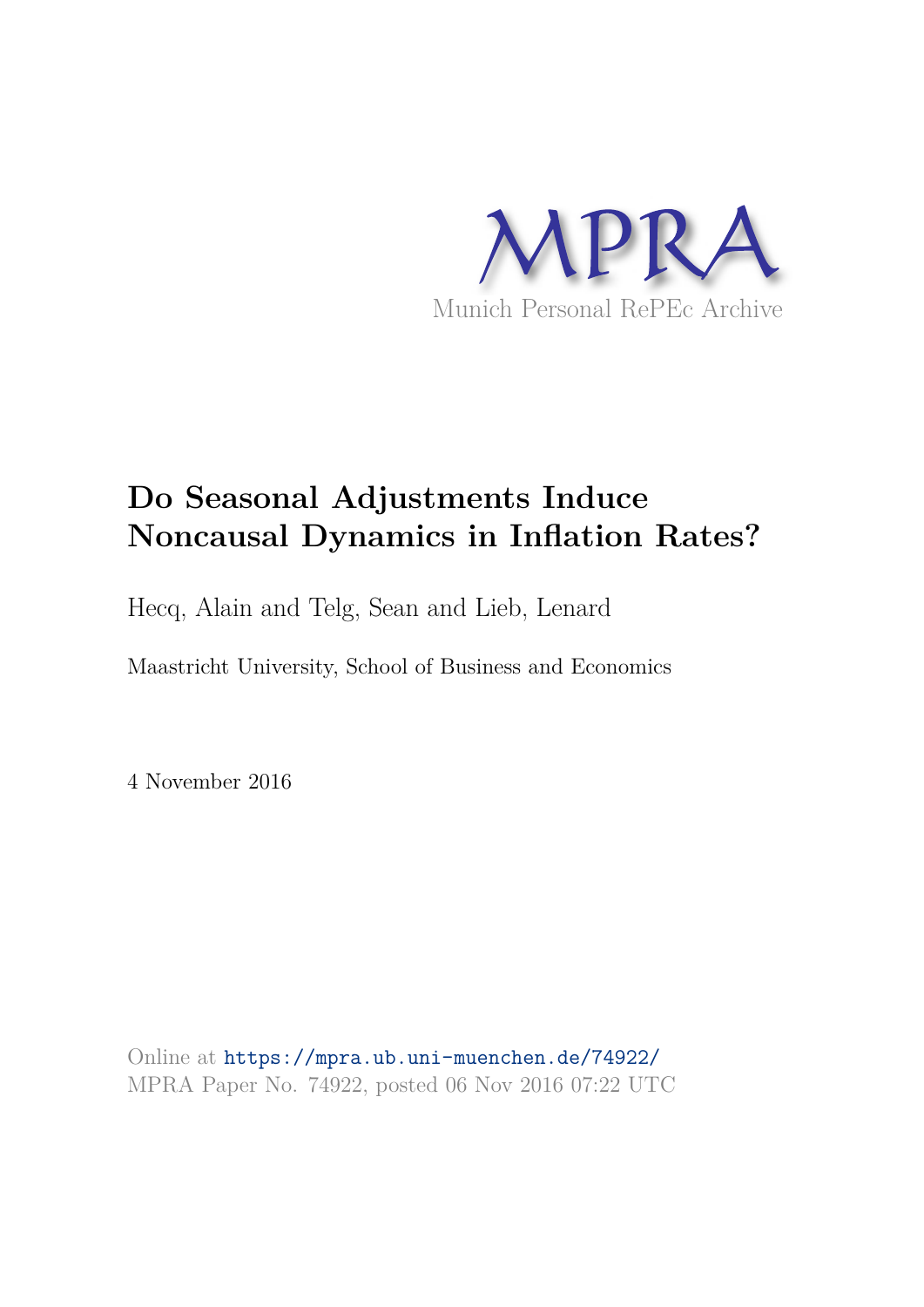# Do Seasonal Adjustments Induce Noncausal DYNAMICS IN INFLATION RATES?

Alain Hecq Sean Telg<sup>∗</sup> Lenard Lieb

Maastricht University November 4, 2016

#### Abstract

This paper investigates the effect of seasonal adjustment filters on the identification of mixed causal-noncausal autoregressive (MAR) models. By means of Monte Carlo simulations, we find that standard seasonal filters might induce spurious autoregressive dynamics, a phenomenon already documented in the literature. Symmetrically, we show that those filters also generate a spurious noncausal component in the seasonally adjusted series. The presence of this spurious noncausal feature has important implications for modelling economic time series driven by expectation relationships. An empirical application on European inflation data illustrates these results. In particular, whereas several inflation rates are forecastable on seasonally adjusted series, they appear to be white noise using raw data.

Keywords: seasonality, inflation, seasonal adjustment filters, mixed causal-noncausal models.

JEL: C22, E37.

<sup>∗</sup>Corresponding author: Sean Telg, Maastricht University, School of Business and Economics, P.O. Box 616, 6200 MD Maastricht, The Netherlands. E-mail: j.telg@maastrichtuniversity.nl.

We thank participants of IAAE (Milan, 2016), CFE-CM Statistics (London, 2015), ESEM-EEA (Geneva, 2016) and NESG (Leuven, 2016) for valuable comments and remarks.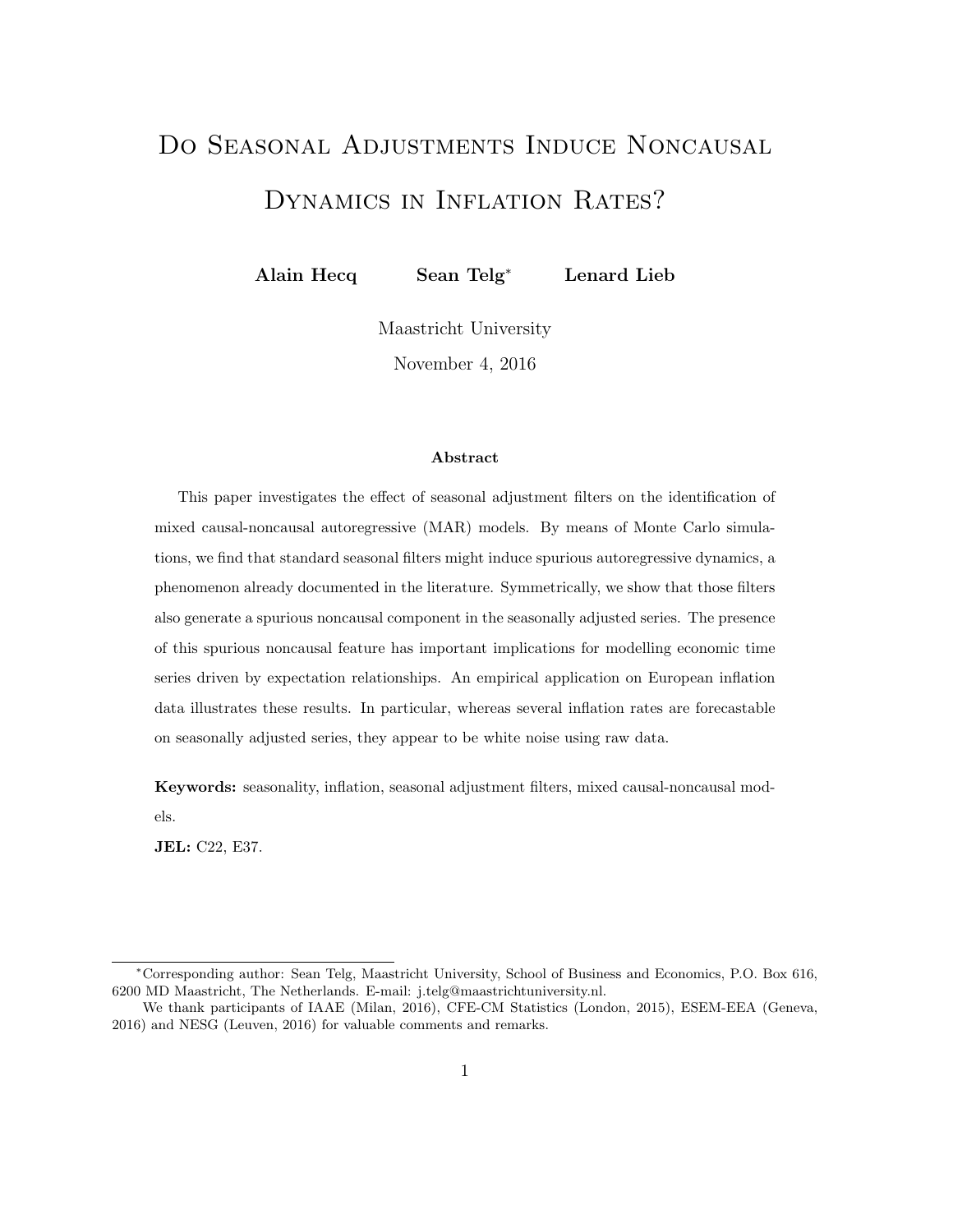## 1 Introduction

Most empirical macroeconomic studies are based on seasonally adjusted data. Various methods have been proposed in the literature aiming at removing unobserved seasonal patterns without affecting other properties of the time series. Just as the misspecification of a trend (at the zero frequency) may cause spurious cycles in detrended data (e.g., Nelson and Kang, 1981), a wrongly specified pattern at the seasonal frequency might have very similar effects (see, e.g., Ghysels and Perron, 1993, and references therein). In particular, (partial) autocorrelation in de-seasonalized series seems to be very prone to the chosen adjustment approach. Notably, the most popular seasonal adjustment methods used by many statistical agencies (i.e., X-11/12/13 ARIMA and TRAMO/SEATS) are based on a two-sided filter in the lag operator, and hence, impose the seasonal component to be directly related to the (partial) autocorrelation in the raw data.

Using various macroeconomic time series, Ghysels, Lee and Siklos (1993) as well as Bell and Hillmer (2002) investigate the effect of several seasonal-adjustment data transformations on serial correlation implied by univariate (causal) autoregressive moving average (ARMA) models. The estimation of ARMA models is often based on the assumption of normally distributed errors – either implicitly (OLS) or explicitly (Gaussian MLE). If this distributional assumption is supported by the data, serial correlation (and thus the autoregressive parameters) fully summarises the dependence structure of the time series. Since autocorrelation is symmetric in both calendar and reverse calendar time, no statement can be made however about the direction of causality.<sup>1</sup> This justifies the Box-Jenkins approach, which investigates the best fit of a model to only past values of a time series. However, if Gaussianity is violated, serial dependence may additionally involve dependence in higher order moments. This additional information proves to be useful in detecting the direction of causality; hence, the dependence with respect to the past and/or the future.

 $1$ <sup>1</sup>The Gaussian distribution is the only distribution that is fully characterized by its autocovariance function. Since this function is symmetric (i.e.  $Cov(y_t, y_{t-h}) = Cov(y_t, y_{t+h})$ ), one is unable to distinguish between forwardand backward-looking behavior.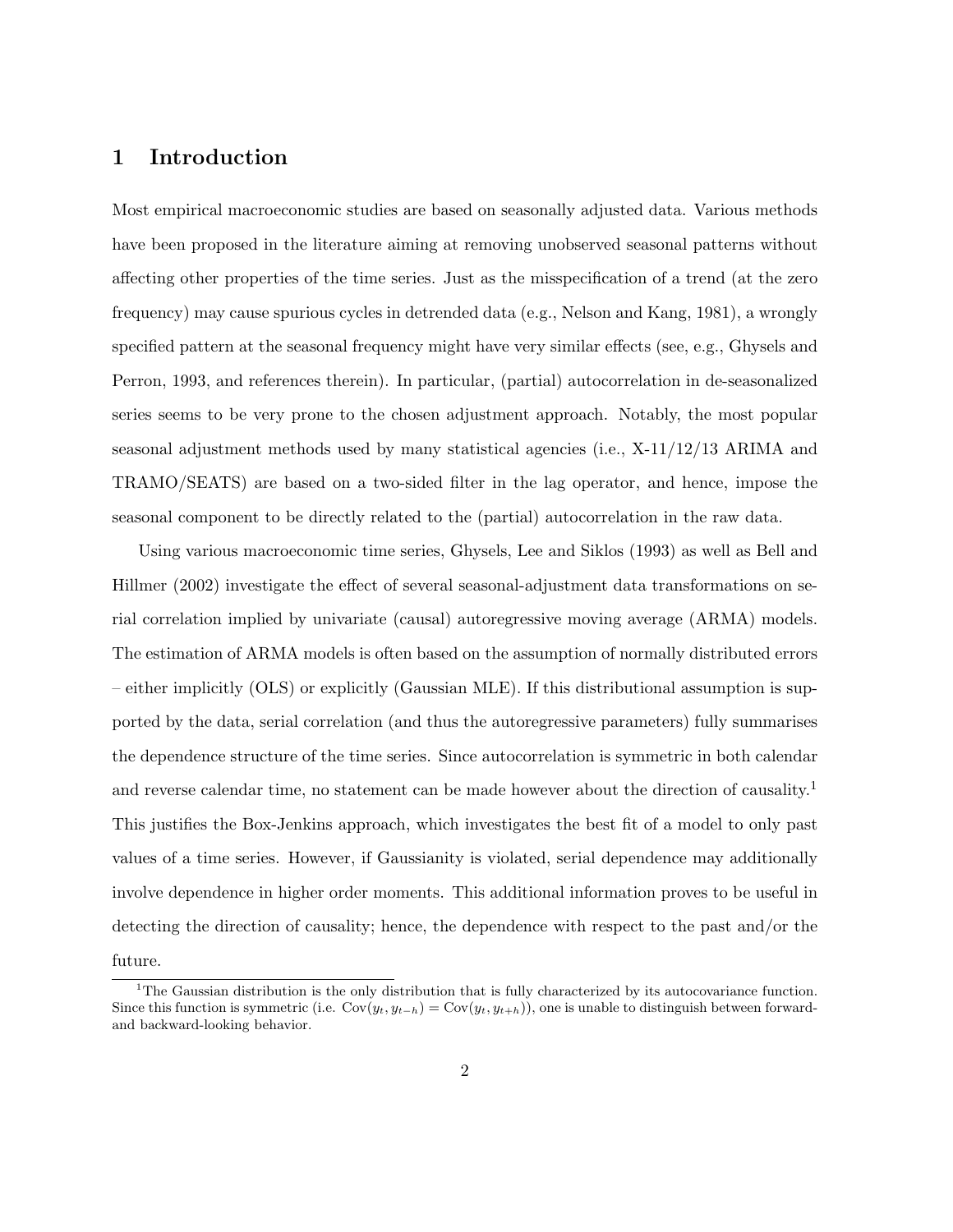In finance, the normality assumption is mostly abandoned, as empirical distributions of financial asset returns are often negatively skewed and more leptokurtic than a normal distribution. However, the appropriateness of Gaussianity has also been questioned for various reasons when modelling macroeconomic time series. For example, Ramsey and Rothman (1996) explain that business cycle asymmetry can be caused by the presence of non-Gaussianity in a time series. In the context of seasonal adjustment, rejecting (the assumption of) normality, potentially allows to differentiate between lagged and lead dependence of a time series. In contrast to conventional ARMA models, mixed causal-noncausal autoregressive (MAR) models formulate a process for the conditional mean in terms of serial dependence with respect to the past and/or future. That is, MAR models explicitly allow for asymmetries in lagged (causal) and lead (noncausal) dependencies. Several distributional frameworks have been proposed in the literature, such as Student's t (Lanne and Saikkonen, 2011) or LAD estimation (Hecq, Lieb and Telg, 2016). In this paper we scrutinize the impact of popular seasonal adjustment procedures on the causal/noncausal dependence structure of the adjusted series.

There is a growing consensus in the literature that in particular inflation seems to be driven by both a backward- and forward-looking component (see e.g., Gal´ı and Gertler, 1999). MAR models constitute a natural way of modelling and forecasting such dynamics (thereby mimicking dynamics implied by various rational expectation models such as a hybrid formulation of the Phillips curve) and consequently have been entertained in various studies (see, e.g. Lanne, Luoto and Saikkonen, 2012 or Lanne and Luoto, 2012, 2013). All existing studies, however, make use of seasonally adjusted data. To what extent the noncausal dynamics are influenced by the seasonal adjustment method has not been analyzed yet. This paper aims at filling this gap in the literature.

The remainder of this paper is organized as follows. Section 2 formalizes the notion of mixed causal-noncausal models and comments on the identifiability and estimation of such models. Section 3 discusses seasonal adjustment methods based on linear filters and mentions their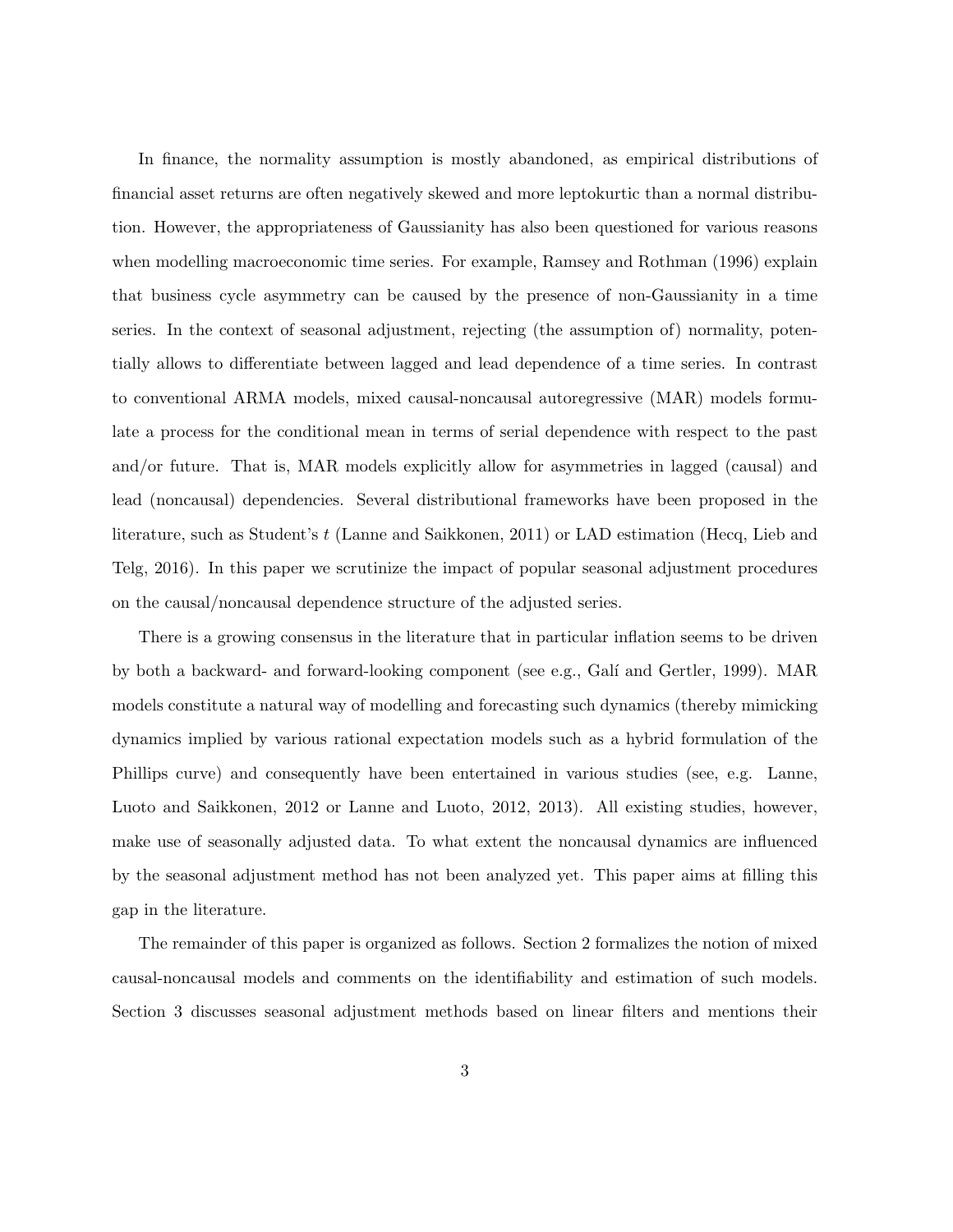merits and potential pitfalls. The results of the simulation study are collected in Section 4. Section 5 details the empirical application, in which we compare  $\text{MAR}(r, s)$  model selection for both raw and seasonally adjusted quarterly inflation rates for 32 countries and one overall Europe measure. Section 6 summarizes and concludes.

## 2 Mixed Causal-Noncausal Models

Brockwell and Davis (1991, 2002) originally advocated the use of noncausal models as they offer the possibility to rewrite a process with explosive roots in calendar time into a process in reverse time with roots outside the unit circle. Additional important empirical features of the noncausal approach have been put forward in the recent literature. Beyond the improvement in terms of forecasting accuracy (see inter alia Lanne, Nyberg and Saarinen, 2012; Lof and Nyberg, 2015) as well as their closeness to the concept of nonfundamental shocks (see Alessi, Barigozzi and Capasso, 2011; Beaudry, Fève, Guay and Portier, 2015) simple linear noncausal models are able to mimic nonlinear processes such as bubbles or asymmetric cycles (Gouriéroux and Zakoïan,  $2016$ ; Gouriéroux and Jasiak,  $2015$ ; Hecq et al.,  $2016$ ).

### 2.1 Model Representation

The univariate mixed causal-noncausal autoregressive model  $\text{MAR}(r, s)$  for a stationary time series  $y_t$ ,  $(t = 1, ..., T)$  is usually written as

$$
(1 - \phi_1 L - \dots - \phi_r L^r)(1 - \varphi_1 L^{-1} - \dots - \varphi_s L^{-s})y_t = \varepsilon_t, \tag{1}
$$

$$
\phi(L)\varphi(L^{-1})y_t = \varepsilon_t, \qquad (2)
$$

with L being the backshift operator, i.e.,  $Ly_t = y_{t-1}$  gives lags and  $L^{-1}y_t = y_{t+1}$  produces leads. When  $\varphi_1 = ... = \varphi_s = 0$ , the process  $y_t$  is a purely causal autoregressive process, denoted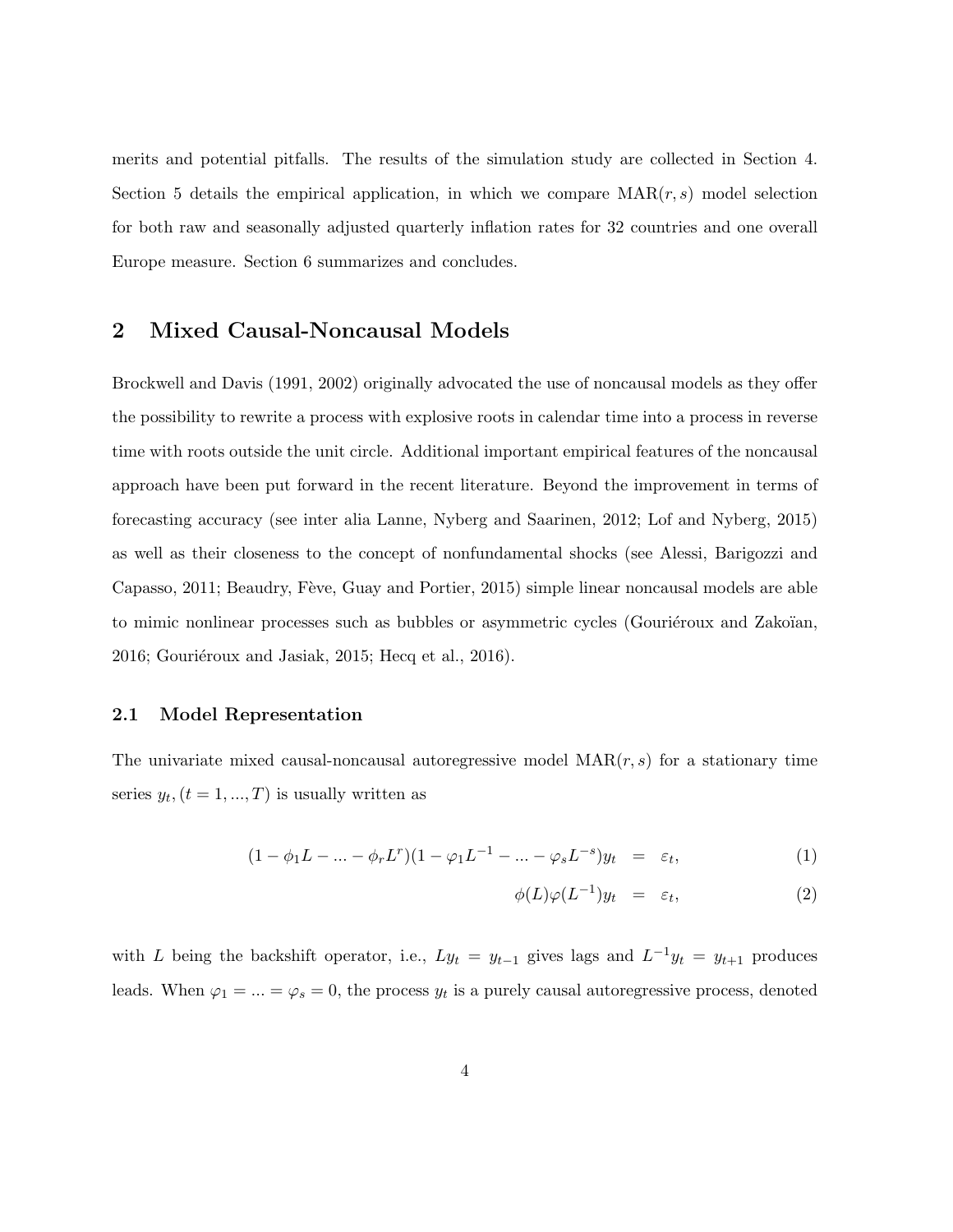$AR(r,0)$  or simply  $AR(r)$ :

$$
\phi(L)y_t = \varepsilon_t. \tag{3}
$$

Model specification (3) can be seen as the standard backward-looking AR process, with  $y_t$  being regressed on  $y_{t-1}$  up to  $y_{t-r}$ . The process in (2) becomes a purely noncausal AR(0, s) model

$$
\varphi(L^{-1})y_t = \varepsilon_t,\tag{4}
$$

when  $\phi_1 = ... = \phi_r = 0$ . Model specification (4) is the counterpart of (3), since it is a purely forward-looking AR process. That is,  $y_t$  does not depend on its past values, but rather on its future values  $y_{t+1}$  up to  $y_{t+s}$ . Models of the form (2) that contain both lags and leads of the dependent variable are called mixed causal-noncausal models. In the sequel of this paper,  $\phi(L)$ and  $\varphi(L^{-1})$  denote the causal and noncausal polynomials, while boldfaced  $\phi = [\phi_1, ..., \phi_r]'$  and  $\boldsymbol{\varphi} = [\varphi_1, ..., \varphi_s]'$  represent the corresponding parameter vectors.

The roots of both the causal and noncausal polynomials are assumed to lie outside the unit circle, that is  $\phi(z) = 0$  and  $\varphi(z) = 0$  for  $|z| > 1$  respectively. These conditions imply that the series  $y_t$  admits a two-sided moving average (MA) representation  $y_t = \sum_{j=-\infty}^{\infty} \psi_j \varepsilon_{t-j}$ , such that  $\psi_j = 0$  for all  $j < 0$  implies a purely causal process  $y_t$  (w.r.t.  $\varepsilon_t$ ) and a purely noncausal model when  $\psi_j = 0$  for all  $j > 0$  (Lanne and Saikkonen, 2011). In order to identify the causal from the noncausal component, the error term  $\varepsilon_t$  is assumed *iid* (and not only weak white noise) non-Gaussian.

**Remark 1** *Following Gouriéroux and Jasiak (2015), we define the unobserved causal and noncausal components of the process*  $y_t$  *as follows:* 

$$
u_t \equiv \phi(L)y_t \leftrightarrow \varphi(L^{-1})u_t = \varepsilon_t,\tag{5}
$$

$$
v_t \equiv \varphi(L^{-1})y_t \leftrightarrow \phi(L)v_t = \varepsilon_t.
$$
\n<sup>(6)</sup>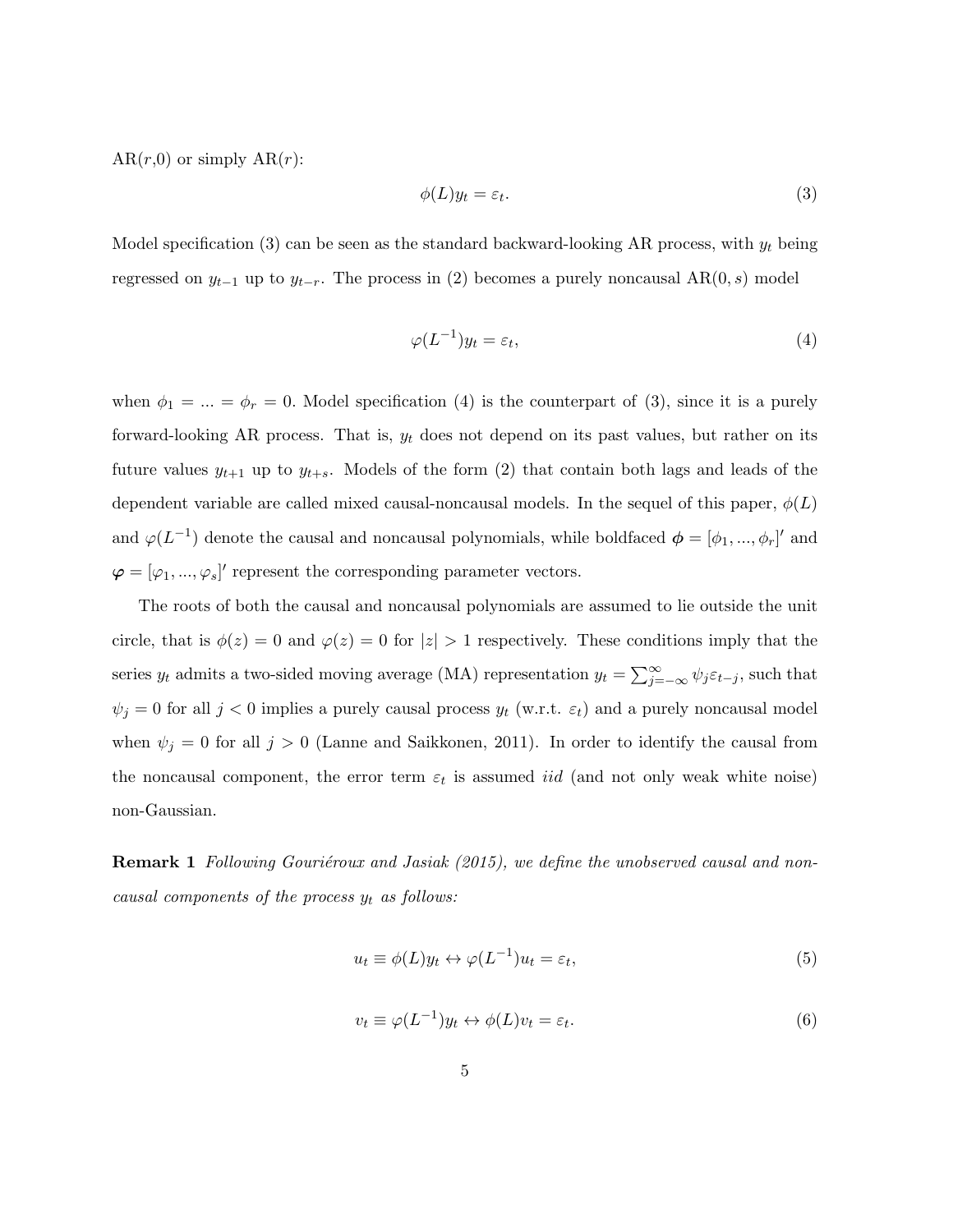The specification of these filtered values is very useful in simulating, estimating and forecasting mixed causal-noncausal processes.

### 2.2 Hybrid New Keynesian Phillips Curve

A justification for the use of mixed causal-noncausal models for modelling inflation is given in Lanne and Luoto (2013). That is, they show that the hybrid New Keynesian Phillips Curve (NKPC) in its regression form,

$$
\pi_t = \gamma_f \mathbb{E}_t(\pi_{t+1}) + \gamma_b \pi_{t-1} + \beta x_t + \epsilon_t,
$$

where  $\pi_t$  denotes inflation,  $\mathbb{E}_t(\cdot)$  the conditional expectation at time t,  $x_t$  a measure for marginal costs and  $\epsilon_t$  an *iid* error term, can be represented as an  $\text{MAR}(r, s)$  model as in (2). Adding and subtracting  $\gamma_f \pi_{t+1}$  and rearranging terms, gives

$$
\pi_t = \gamma_f \pi_{t+1} + \gamma_b \pi_{t-1} + \eta_{t+1},
$$

where the newly defined disturbance term  $\eta_{t+1}$  contains three different parts: *(i)* the marginal costs variable  $x_t$ , (ii) the expectation error  $(\mathbb{E}_t(\pi_{t+1}) - \pi_{t+1})$  which is assumed *iid* following the literature on rational expectations models and  $(iii)$  an  $iid$  error  $\epsilon_t$ . The newly obtained equation is divided by  $\gamma_f$  and lagged by one period to obtain

$$
(1 - \gamma_f^{-1}L + \gamma_f^{-1}\gamma_b L^2)\pi_t = -\gamma_f^{-1}\eta_t.
$$
\n(7)

Lanne and Luoto (2013) show that  $a(z) \equiv (1 - \gamma_f^{-1})$  $\zeta_f^{-1} z + \gamma_f^{-1}$  $\int_{f}^{-1} \gamma_b z^2$  can be written as the product of two polynomials, i.e.,  $a(z) = (1 - \phi z)(1 - \varphi^* z)$ , where  $\phi = \frac{1}{2}$  $\frac{1}{2}\left(\gamma_f^{-1}-\sqrt{\gamma_f^{-2}-4\gamma_f^{-1}}\right)$  $\left(\overline{f}^{-1}\gamma_b\right)$  and  $\varphi = \frac{1}{2}$  $\frac{1}{2}\left(\gamma_f^{-1}+\sqrt{\gamma_f^{-2}-4\gamma_f^{-1}}\right)$  $\left(\frac{-1}{f}\gamma_b\right)$  are the roots of the characteristic equation in (7). Since  $|\phi| < 1$ and  $|\varphi^*| > 1$  for plausible values of  $\gamma_f$  and  $\gamma_b$  (see, e.g., Galí and Gertler, 1999), the polynomial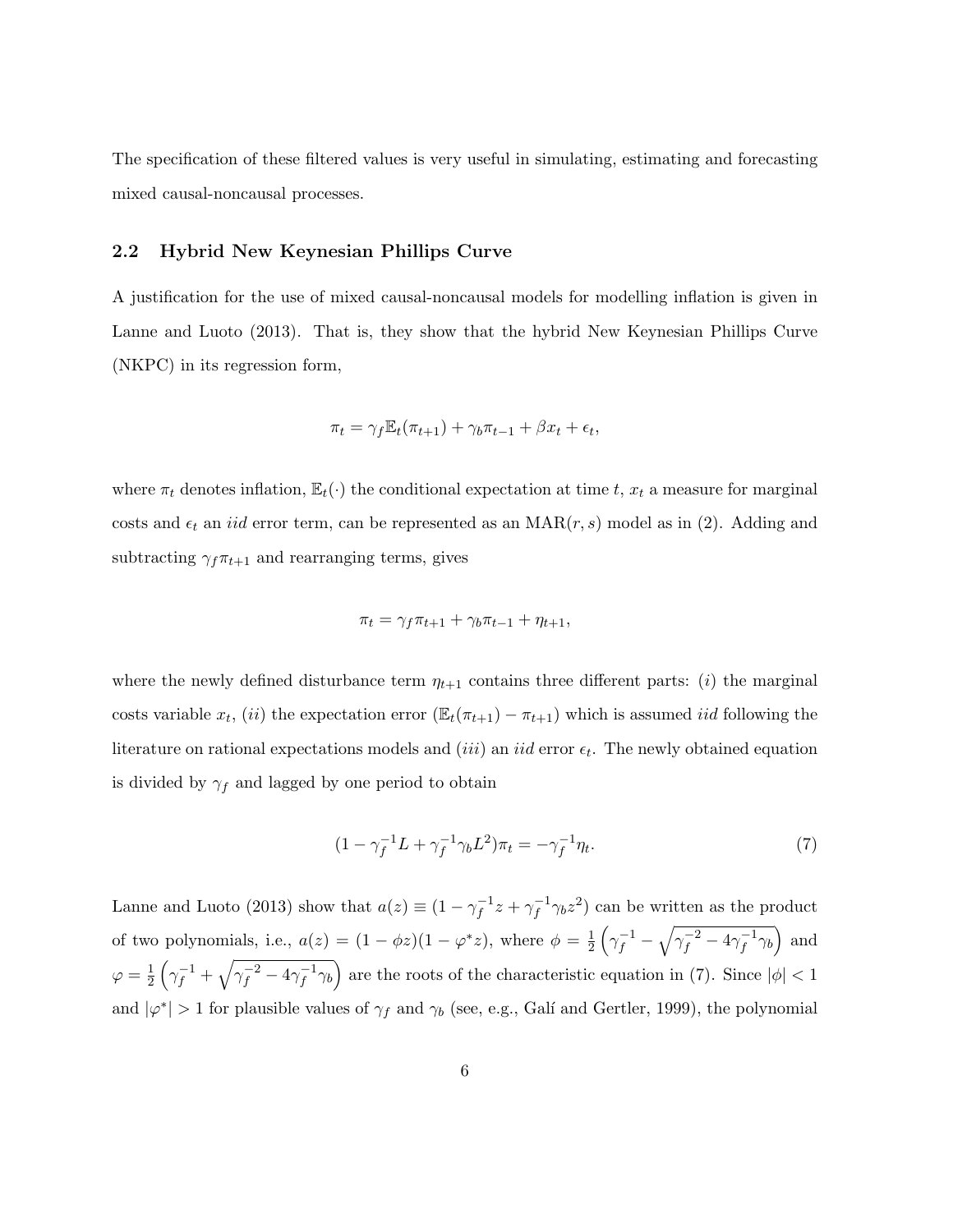is rewritten to accommodate a noncausal representation. That is,

$$
(1 - \phi z)(1 - \varphi^* z) = (1 - \phi z) \left[ -\varphi^* z (1 - \frac{1}{\varphi^*} z^{-1}) \right] = -\varphi^* z (1 - \phi z)(1 - \varphi z^{-1}),
$$

with  $\varphi = 1/\varphi^*$ . By replacing  $a(z) \equiv (1 - \gamma_f^{-1})$  $\frac{1}{f}z + \gamma_f^{-1}$  $\int_{f}^{-1} \gamma_b z^2$ ) in (7) by this newly obtained expression and allowing  $\eta_t$  to follow an MAR( $r-1,s-1$ ) process (as  $\eta_t$  depends on the time series properties of  $x_t$ ), one obtains:

$$
(1 - \phi L)(1 - \varphi L^{-1})\pi_t = (\varphi^* \gamma_f)^{-1} \eta_{t+1},
$$
  
with 
$$
\rho(L)\theta(L^{-1})\eta_t = \zeta_t.
$$

By substituting the second equation in the first one, we obtain an  $\text{MAR}(r, s)$  process like in (2) with  $\phi(L) \equiv (1 - \phi L)\rho(L)$ ,  $\phi(L) = (1 - \phi L^{-1})\theta(L^{-1})$  and a newly defined error term  $\varepsilon_t = (\varphi^* \gamma_f)^{-1} \zeta_{t+1}.$ 

Figure 1 shows a simulated path of an  $MAR(2,2)$  with t-distributed error term. It can be seen that such models are able to capture the well-known fluctuating behavior of inflation as well as sudden peaks or throughs that could, for example, be caused by a macroeconomic policy measure. Peaks and troughs can be artifically created by considering a more leptokurtic error distribution; choosing the sum of elements in the parameter vector  $\phi$  (respectively  $\varphi$ ) close to unity, increases the causal polynomial (respectively noncausal) as driving force in the process.

#### 2.3 Estimation

The non-Gaussianity assumption ensures the identifiability of the causal and the noncausal part (Breidt, Davis, Lii and Rosenblatt, 1991). Most papers by Lanne, Saikkonen and coauthors use Student's  $t_{\nu}$ -distributions with a degree of freedom  $\nu \geq 2$  as an alternative to the Gaussian distribution. Gouriéroux and coauthors rely on Cauchy or a mixture of Cauchy and Normal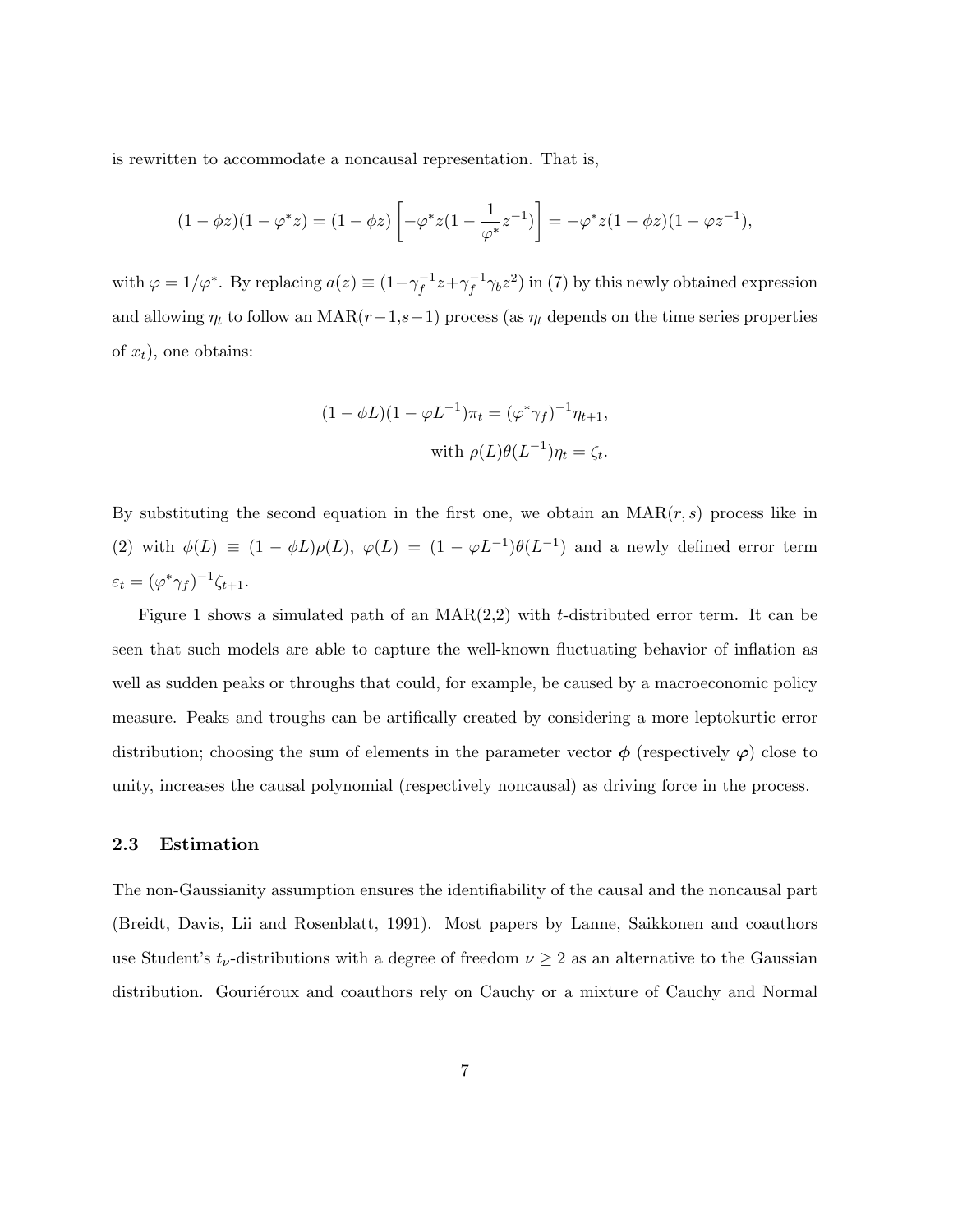#### **Simulated mixed AR**



Figure 1: Simulated MAR(2,2) process with  $\phi=(0.2,0.3)$  and  $\varphi=(0.3,0.1), \varepsilon_t \sim t_5$ 

distributions. In this paper, we also consider a non-standardized t-distribution for the error process. Lanne and Saikkonen (2011) show that the parameters of mixed causal-noncausal autoregressive models of the form (2) can be consistently estimated by approximate maximum likelihood (AML).<sup>2</sup> Let  $(\varepsilon_1, ..., \varepsilon_T)$  be a sequence of *iid* zero mean *t*-distributed random variables,

<sup>&</sup>lt;sup>2</sup>The term 'approximate' stems from the fact that the sample used in the likelihood contains only  $T - (r + s)$ terms. As shown in Breidt et al. (1991), this quantity is only an approximation of the true joint density of the data vector  $y = (y_1, ..., y_T)$ .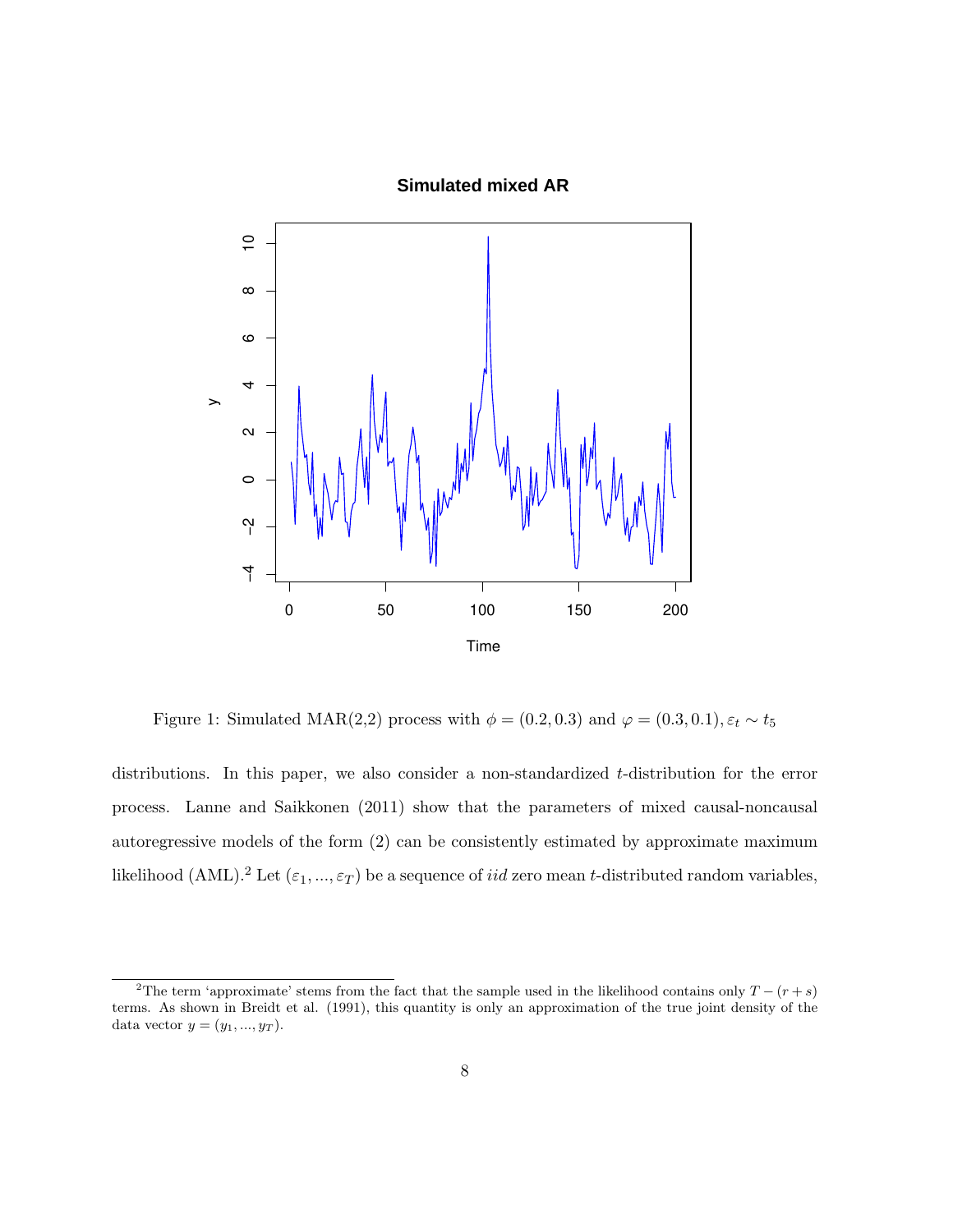then its joint probability density function can be characterized as

$$
f_{\varepsilon}(\varepsilon_1, ..., \varepsilon_T | \sigma, \nu) = \prod_{t=1}^T \frac{\Gamma(\frac{\nu+1}{2})}{\Gamma(\frac{\nu}{2})\sqrt{\pi\nu}\sigma} \left(1 + \frac{1}{\nu} \left(\frac{\varepsilon_t}{\sigma}\right)^2\right)^{-\frac{\nu+1}{2}}.
$$

The corresponding (approximate) log-likelihood function, conditional on the observed data  $(y_1, ..., y_T)$  can be formulated as

$$
l_y(\phi, \varphi, \lambda, \alpha | y_1, ..., y_T) = (T - p) \left[ \ln(\Gamma((\nu + 1)/2)) - \ln(\sqrt{\nu \pi}) - \ln(\Gamma(\nu/2)) - \ln(\sigma) \right]
$$
  

$$
-(\nu + 1)/2 \sum_{t=r+1}^{T-s} \ln(1 + ((\phi(L)\varphi(L^{-1})y_t - \alpha)/\sigma)^2/\nu), \tag{8}
$$

where  $p = r + s$ . The distributional parameters are collected in  $\lambda = [\sigma, \nu]'$ , with  $\sigma$  representing the scale parameter and  $\nu$  the degrees of freedom.  $\alpha$  denotes an intercept that could be introduced in model  $(2)$ ,  $\Gamma(\cdot)$  denotes the gamma function. Thus, the AMLE corresponds to the solution of the problem:

$$
\hat{\boldsymbol{\theta}}_{ML} = \arg \max_{\boldsymbol{\theta} \in \Theta} l_y(\boldsymbol{\theta}|y_1,..,y_T),
$$

with  $\theta = [\phi', \phi', \lambda', \alpha]'$  and  $\Theta$  is a permissible parameter space containing the true value of  $\theta$ , say  $\theta_0$ , as an interior point. Since an analytical solution of the score function is not directly available, gradient based (numerical) procedures like the Berndt-Hall-Hall-Hausman (BHHH) and Broyden-Fletcher-Goldfarb-Shanno (BFGS) algorithms can be used to find  $\hat{\theta}_{ML}$ . If  $\nu > 2$ , and hence  $E(|\varepsilon_t|^2) < \infty$ , the MLE is  $\sqrt{T}$ -consistent and asymptotically normal. Lanne and Saikkonen (2011) also show that a consistent estimator of the limiting covariance matrix is obtained from the standardized Hessian of the log-likelihood.

Hecq et al. (2016) propose an alternative method to compute standard errors which does not require the numerical optimization of the Hessian matrix and hence is more numerically stable. Denote the effective sample size  $(T - p)$  used to compute the AMLE by n and define the  $(1 \times n)$ series  $u \equiv U_t = (u_1, ..., u_{T-s})$  up to  $U_{t+s} = (u_{s+1}, ..., u_T)$ ,  $V_{t-r} = (v_1, ..., v_{T-r})$  up to  $v \equiv V_t =$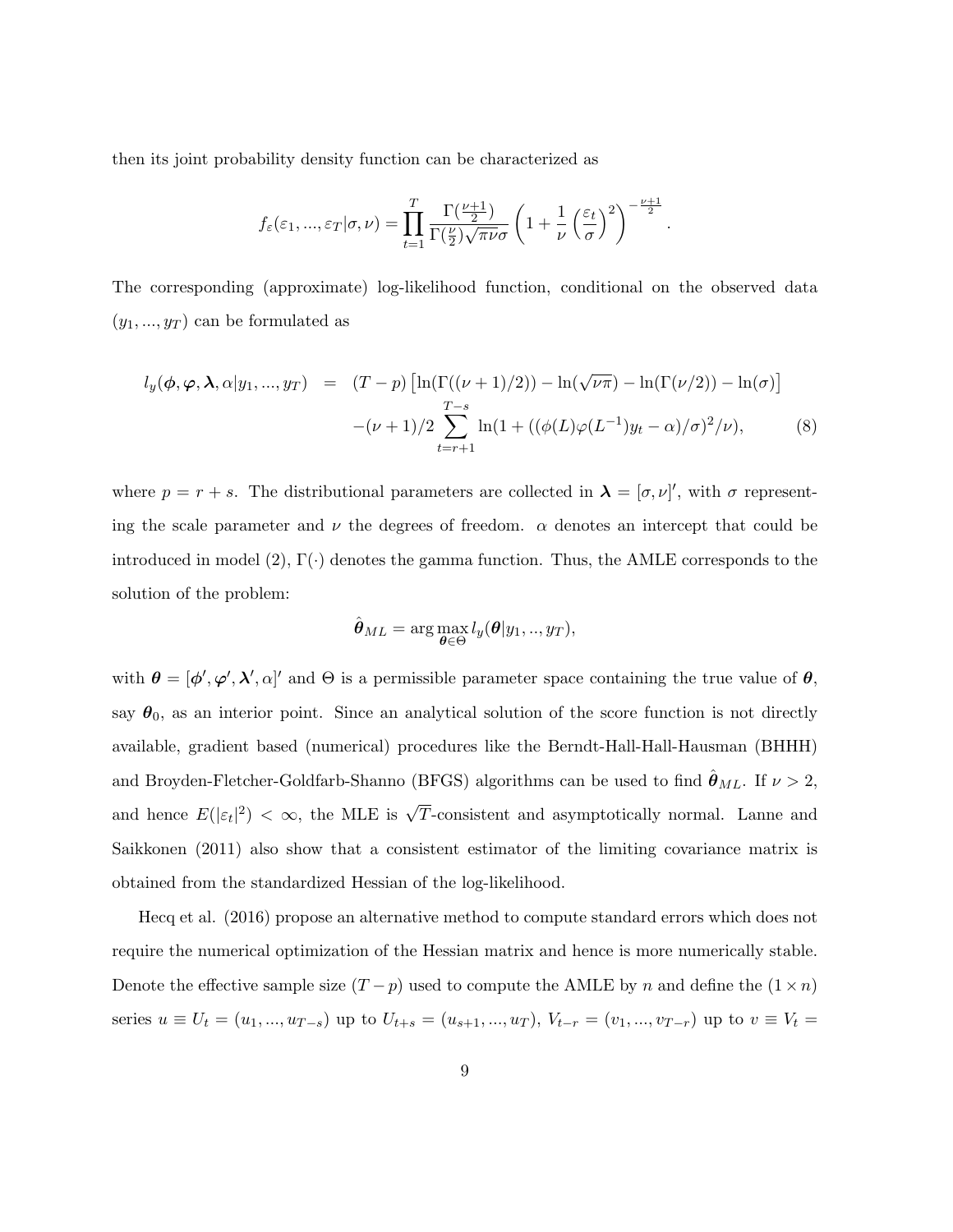$(v_{r+1},...,v_T)$ . Then we construct the matrices  $Z = [U_{t+1},...,U_{t+s}]'$  and  $Q = [V_{t-1},...,V_{t-r}]'$ , which are of dimensions  $(s \times n)$  and  $(r \times n)$  respectively. Using this notation, we can write the autoregressions defined in (5) and (6) in matrix notation as follows:

$$
u = \varphi' Z + \varepsilon,\tag{9}
$$

$$
v = \phi'Q + \varepsilon. \tag{10}
$$

From this it follows (see e.g., Fonseca, Ferreira and Migon, 2008) that in case of the mixed causal-noncausal model

$$
\sqrt{T}(\hat{\boldsymbol{\phi}}_{ML} - \boldsymbol{\phi}_0) \stackrel{d}{\rightarrow} \mathcal{N}\left(0, \frac{\nu + 3}{\nu + 1} \sigma^2 \Upsilon_{\boldsymbol{\varphi}}^{-1}\right),\tag{11}
$$

$$
\sqrt{T}(\hat{\boldsymbol{\varphi}}_{ML} - \boldsymbol{\varphi}_0) \stackrel{d}{\rightarrow} \mathcal{N}\left(0, \frac{\nu + 3}{\nu + 1}\sigma^2 \Upsilon_{\boldsymbol{\phi}}^{-1}\right), \tag{12}
$$

holds. We use the notation  $\Upsilon_{\varphi} = \mathbb{E}[QQ']$  and  $\Upsilon_{\phi} = \mathbb{E}[ZZ']$ , where  $\varphi$  and  $\phi$  signify the relation between the unobserved values  $u_t$ ,  $v_t$  and  $y_t$  as defined in (5)-(6). These quantities can be estimated consistently by  $(1/n)\sum_{i=1}^n Q_iQ_i'$  and  $(1/n)\sum_{i=1}^n Z_iZ_i'$ , where  $Q_i$  [resp.  $Z_i$ ] denotes the *i*th column of the matrix Q [resp. Z]. For large  $\nu$ , i.e.,  $\nu \to \infty$ ,  $l_y$  approaches the Gaussian (log)-likelihood, and the model parameters cannot be consistently estimated anymore. In the empirical application, we explain in detail how to identify and select mixed causal-noncausal models for  $I(0)$  series.

## 3 Seasonal Adjustment Methods

Seasonal adjustment of data series has received a lot of attention in the econometric and statistical literature. Many different adjustment methods have been proposed; an extensive overview can be found in Bell and Hillmer (2002). The insight that seasonality might alter the legibility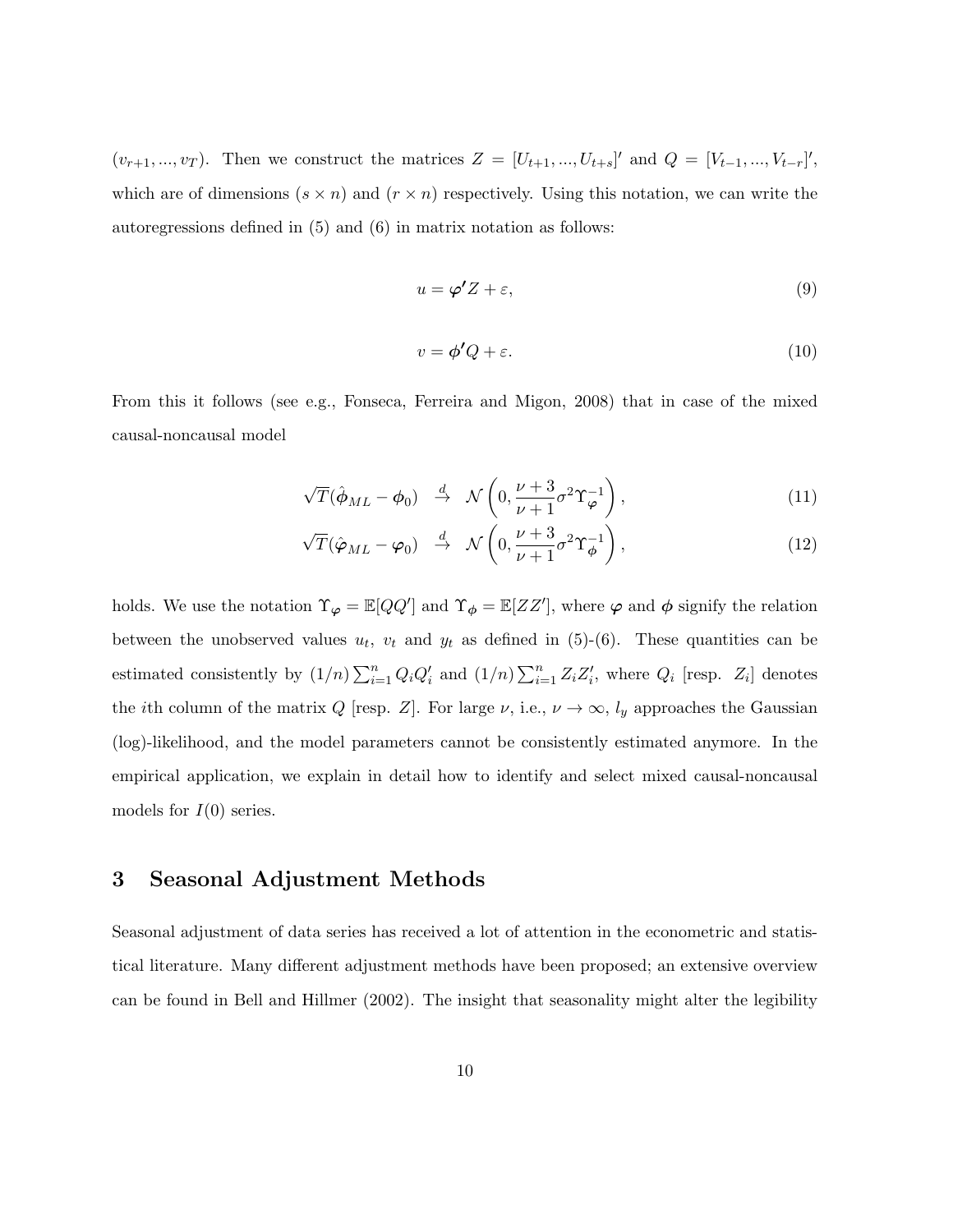of the trend and the cyclical component led to the development of moving averages that adjust series at their seasonal frequencies. These moving averages are computed using centered, symmetric linear filters of the form

$$
\Psi^{SA}(L, L^{-1}) = c_0 + \sum_{j=1}^{k} c_j (L^j + L^{-j}).
$$
\n(13)

As these filters are frequently used at statistical agencies, we focus on these methods in the simulation part of this paper. In particular, we focus on the linear X-11 seasonal adjustment filter, which consists of a set of moving average filters which are applied to the data sequentially (Ghysels and Perron, 1993). The linear approximation to the quarterly X-11 filter,  $\Psi_{X-11}^{SA}(L, L^{-1})$ , is a moving average of order 57 of which the weights sum up to one. The filter uses both leads and lags, as it takes 28 quarters before and 28 quarters after every data point into account. The final weights, rounded to 3 decimals for expository purposes, are given in Table 1.

| lags/leads     |          | lags/leads |          | $\frac{lags}{leads}$ |          |
|----------------|----------|------------|----------|----------------------|----------|
|                |          |            |          |                      |          |
| $\overline{0}$ | 0.856    | 10         | 0.025    | 20                   | $-0.003$ |
| 1              | 0.051    | 11         | 0.012    | 21                   | < 0.001  |
| $\overline{2}$ | 0.041    | 12         | $-0.053$ | 22                   | 0.002    |
| 3              | 0.050    | 13         | 0.021    | 23                   | < 0.001  |
| 4              | $-0.140$ | 14         | 0.016    | 24                   | < 0.001  |
| 5              | 0.055    | 15         | $-0.005$ | 25                   | < 0.001  |
| 6              | 0.034    | 16         | $-0.010$ | 26                   | < 0.001  |
| 7              | 0.029    | 17         | < 0.001  | 27                   | < 0.001  |
| 8              | $-0.097$ | 18         | 0.008    | 28                   | < 0.001  |
| 9              | 0.038    | 19         | $-0.002$ |                      |          |

Table 1: Filter weights of the linear quarterly X-11 filter

The Census X-11 program was the most widely applied adjustment procedure by statistical agencies. More recent versions, such as the so-called X13-ARIMA, consist of first identifying and estimating an ARMA model on the series (with outliers, breaks, calendar effects, etc.) with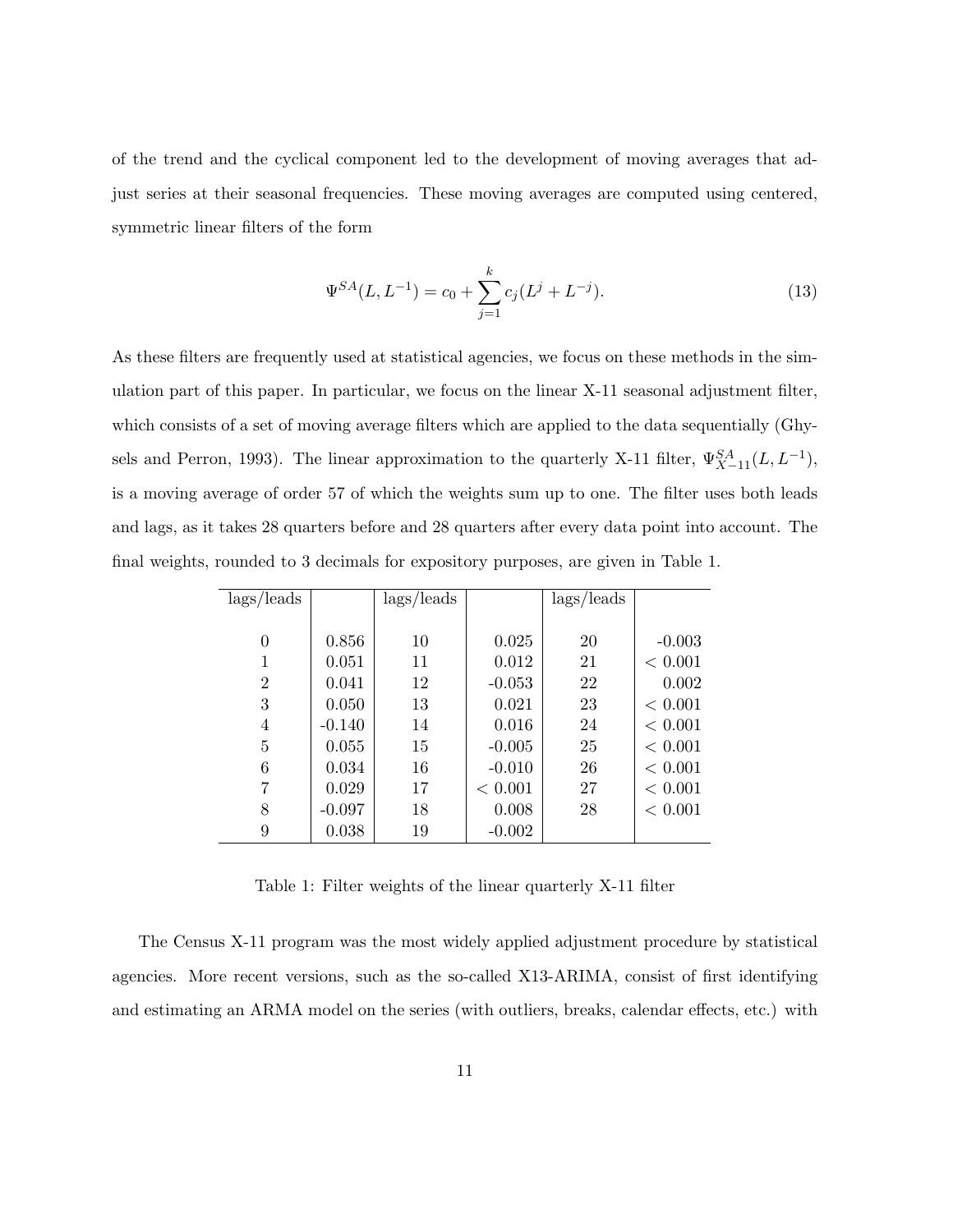the aim to extrapolate the variable in the past and in the future before taking a set of moving average filters similar to (13). This is done to preserve the number of observations that would be lost in the X-11 method without applying back- and forecasting operations. We consider a simple linear filters in this study because we want to isolate the effects coming from the moving average adjustment.

The desired property for any seasonal adjustment method is that it only affects the time series of interest at the seasonal frequencies (Ghysels et al., 1993). This requirement is not always fulfilled. For example, suppose we have a zero-mean data series  $y_t$  which is seasonally adjusted by a linear filter like in (13), with  $k = 1$  (for the sake of simplicity). Then the seasonally adjusted series  $y_t^{SA}$  has first-order autocovariance equal to:

$$
Cov(y_t^{SA}, y_{t-1}^{SA}) = Cov((\psi_1 y_{t-1} + \psi_0 y_t + \psi_{-1} y_{t+1}), (\psi_1 y_{t-2} + \psi_0 y_{t-1} + \psi_{-1} y_t))
$$
  
=  $\psi_1 \psi_0 \mathbb{E}(y_{t-1}^2) + \psi_0 \psi_{-1} \mathbb{E}(y_t^2)$   
=  $(\psi_0(\psi_1 + \psi_{-1}))\sigma^2$   
=  $2\psi_0 \psi_1 \sigma^2$ ,

since  $\psi_i = \psi_{-i}$  for all i in the X-11 filter. That is, the seasonally adjusted series  $y_t^{SA}$  now has existing autovariances between observations at t and  $t - h$  for  $h \neq 0$ . Since the autocovariance function is fully symmetric, these autocovariances also exist between observations t and  $t + h$ for  $h \neq 0$ . From convolution theory, it is well-known that the autocorrelation of the linear filter is convolved with the autocorrelation of the series. In other words, the autocorrelation of  $\Psi^{SA}(L, L^{-1})$  acts as a smoothing filter on the autocorrelation of  $y_t$ . However, if  $y_t$  is a white noise (or *iid*) series, these newly existing autocovariances are not due to existing dynamics in the series, but rather spuriously introduced by the seasonal adjustment filter. The special case of applying the X-11 filter to white noise has been well documented in Kaiser and Maravall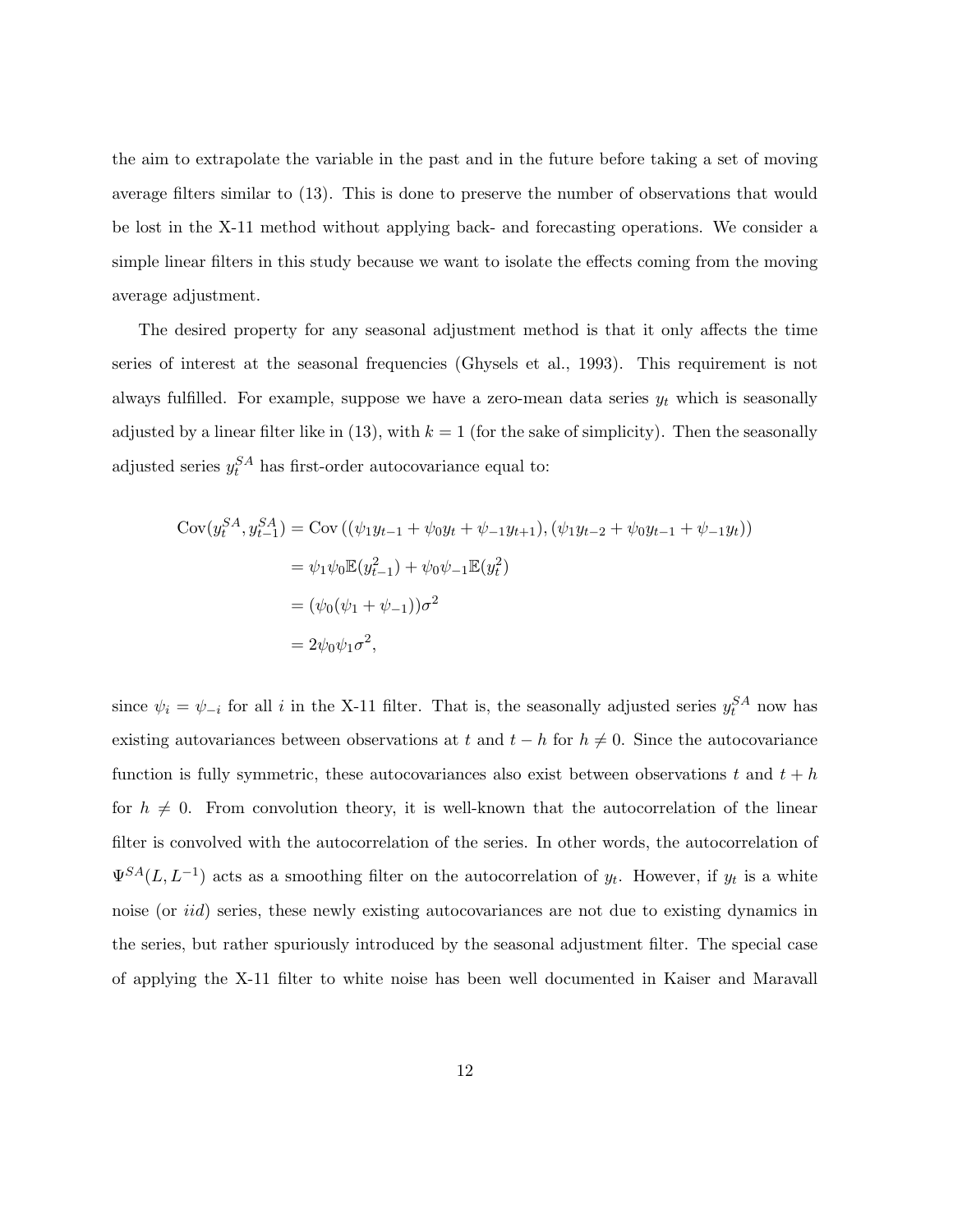(2001).<sup>3</sup> We do, however, not rule out this case in our simulation study, as our main interest is to see whether seasonal adjustment filters can create spurious causal and noncausal dynamics in different data generating processes.

## 4 Simulation Study

We consider three data generating processes for the stationary time series  $y_{1,t}, y_{2,t}$  and  $y_{3,t}$ 

$$
y_{1,t} = -6D_{1,t} + 1.5D_{2,t} - 0.5D_{3,t} + 5D_{4,t} + \varepsilon_t,
$$
  
\n
$$
y_{2,t} = 0.7y_{2,t-1} + y_{1,t},
$$
  
\n
$$
y_{3,t} = 0.7y_{3,t+1} + y_{1,t},
$$

where  $D_{i,t}$  (i = 1, ..., 4) are quarterly seasonal dummies with values 1 for the corresponding quarter and zero otherwise;  $y_{1,t}$  is a strong white noise,  $y_{2,t}$  is a causal AR(1) and  $y_{3,t}$  is a noncausal AR(1). For the three processes the error term  $\varepsilon_t$  is *iid t*-distributed with 3 degrees of freedom.

On each series, we apply the X-11 linear seasonal filter  $\Psi^{SA}(L)$  and perform a model selection on the adjusted series. That is,  $\text{MAR}(r, s)$  models are estimated on  $y_{1,t}^{SA}$ ,  $y_{2,t}^{SA}$  and  $y_{3,t}^{SA}$  by AMLE, assuming a Student's t-distribution, for  $r + s = p$  where  $p = 1, ..., 4$  (which accounts for a total of fifteen models). We then rely on BIC for selecting the specification that minimizes that criterion. The results are collected in Table 2. We also consider model selection where, in the first step, the original variables  $y_{1,t}$ ,  $y_{2,t}$  and  $y_{3,t}$  are regressed on four quarterly deterministic seasonal dummies. Model selection is performed afterwards on the residuals from this regression. The results are collected in Table 3. We display the results for three different sample sizes

<sup>&</sup>lt;sup>3</sup>One of the assumptions of the X-11 method is that the series of interest  $y_t$  possesses a known ARIMA(p, d, q) structure. Subsequently,  $y_t$  is decomposed in two parts: signal  $s_t$  (the nonseasonal part) and noise  $n_t$  (the seasonal part). These parts are extracted using signal extraction theory and are assumed to follow an ARIMA process as well. In case of  $y_t$  being (strong) white noise, this assumption is flawed.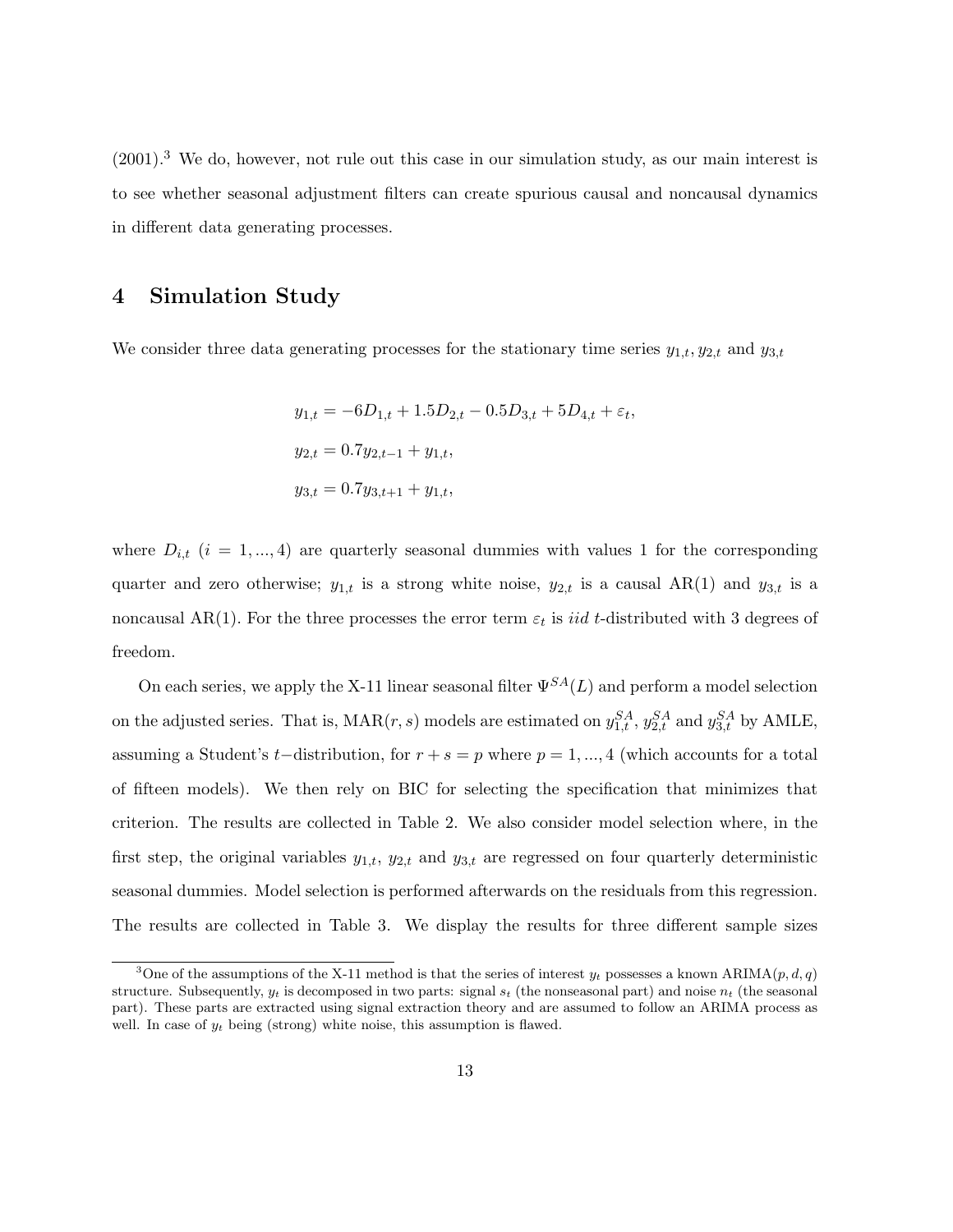$(T = 100, 400, 400, 700)$ ; 1000 replications are used and we add a burn-in period of 50 observations in both sides to delete the possible effect of initial and terminal values on the simulated series.

#### 4.1 Case 1: X-11 Seasonal Adjustment

Table 2 reports the frequencies with which BIC selects the different  $\text{MAR}(r, s)$  specifications on  $y_{1,t}^{SA}$ ,  $y_{2,t}^{SA}$  and  $y_{3,t}^{SA}$ . At  $T = 100$ , we see that the percentages with which the correct model is selected lie around 80% for all series. These results are not extremely bad, but relatively low when compared to usual results by BIC. Furthermore, it can be seen that the remaining percentages mostly go to either a  $\text{MAR}(r, s)$  of one order higher than the true data generating process or to models with  $r + s = 4$ , where especially the purely causal and noncausal specifications are selected. When  $T$  increases, the frequency with which a model of order 4 is selected increases by quite a margin for  $y_{2,t}^{SA}$  and  $y_{3,t}^{SA}$  and drastically for  $y_{1,t}^{SA}$ . The causal and noncausal AR(1) specifications are still selected with percentages ranging from 72% to 85%. However, these frequencies decrease as T increases (despite  $T = 400$  performing better than  $T = 100$ ). For  $T = 700$ , we see that in 97.3% of the cases BIC either selects a MAR(4,0) or MAR(0,4) for  $y_{1,t}^{SA}$  instead of the correct white noise specification. These results are in line with Ghysels et al. (1993), who indeed find that the X-11 adjustment affects the time series properties of the data and not only at the seasonal frequencies. (Partial) autocorrelation functions are heavily affected and in our case, it seems plausible to argue that the X-11 filter creates artificial autocorrelation up to order four due to the large weight at that order in the  $\Psi^{SA}(L)$  filter. In an almost equal amount of cases, the purely causal  $MAR(4,0)$  and purely noncausal  $MAR(0,4)$  maximize the log-likelihood (or similarly minimize BIC).

The effect of X-11 seasonal adjustment on a white noise series can be graphically observed in Figure 2. The graphs correspond to the spectra of the series, which (roughly said) show how much a certain frequency contributes to the series that is only observed over time. For example, peaks at frequencies  $\omega = 0, \pi/2$  and  $\pi$  imply that the series contains a trend component and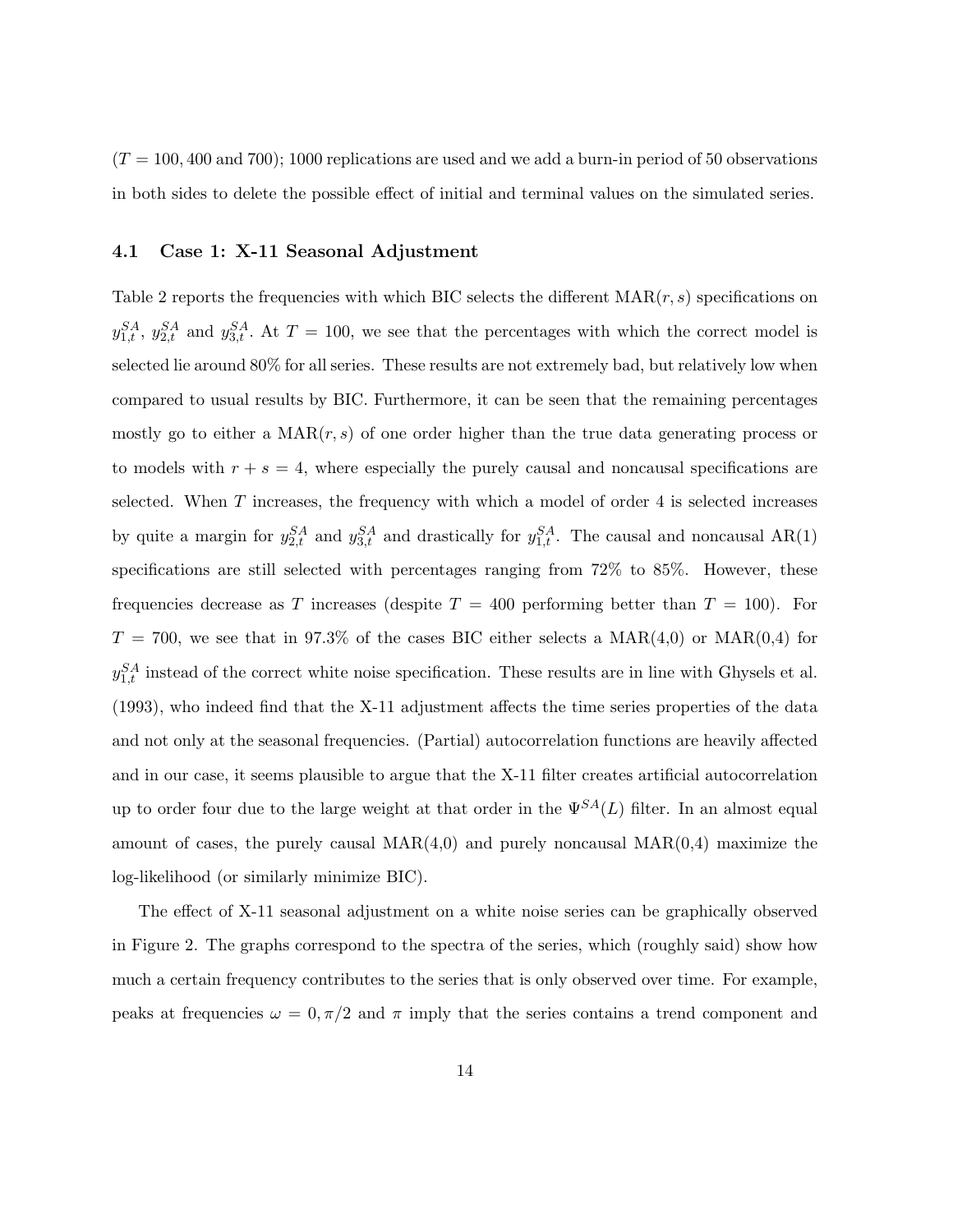|                   | $T = 100$      |                |                | $T=400$        |                |                | $T=700$        |                |                |
|-------------------|----------------|----------------|----------------|----------------|----------------|----------------|----------------|----------------|----------------|
|                   | $y_{1,t}^{SA}$ | $y^{SA}_{2,t}$ | $y_{3,t}^{SA}$ | $y_{1,t}^{SA}$ | $y^{SA}_{2,t}$ | $y_{3,t}^{SA}$ | $y_{1,t}^{SA}$ | $y_{2,t}^{SA}$ | $y_{3,t}^{SA}$ |
| $\text{MAR}(0,0)$ | 75.5           | 0.0            | 0.0            | 19.5           | 0.0            | 0.0            | 1.9            | 0.0            | 0.0            |
| $\text{MAR}(1,0)$ | 6.4            | 82.1           | 4.4            | 4.3            | 83.1           | 0.0            | 0.3            | 73.8           | 0.0            |
| $\text{MAR}(0,1)$ | 5.1            | 5.4            | 82.7           | 3.8            | 0.0            | 84.5           | 0.5            | 0.0            | 72.2           |
| $\text{MAR}(2,0)$ | 0.6            | 4.1            | 0.2            | 0.2            | 1.8            | 0.0            | 0.0            | 1.9            | 0.0            |
| $\text{MAR}(1,1)$ | 0.5            | $3.2\,$        | 3.6            | 0.0            | 4.4            | 4.3            | 0.0            | $5.2\,$        | 5.4            |
| $\text{MAR}(0,2)$ | 0.2            | 0.4            | 3.6            | 0.4            | 0.0            | 1.9            | 0.0            | 0.0            | 1.9            |
| $\text{MAR}(3,0)$ | 0.6            | 0.8            | 0.0            | 0.0            | 0.6            | 0.0            | 0.0            | 0.2            | 0.0            |
| $\text{MAR}(2,1)$ | 0.1            | 0.3            | 0.3            | 0.0            | 0.2            | 1.0            | 0.0            | 0.0            | 1.2            |
| $\text{MAR}(1,2)$ | 0.0            | 0.0            | 0.3            | 0.0            | 0.4            | 0.1            | 0.0            | 0.6            | 0.1            |
| $\text{MAR}(0,3)$ | 0.1            | 0.0            | 0.7            | 0.0            | 0.0            | 0.8            | 0.0            | 0.0            | 0.7            |
| $\text{MAR}(4,0)$ | 4.8            | 2.6            | 0.2            | 38.3           | 8.3            | 0.0            | 50.6           | 16.9           | 0.0            |
| $\text{MAR}(3,1)$ | 0.0            | $0.2\,$        | 0.8            | $0.2\,$        | 0.0            | 0.9            | 0.0            | 0.0            | 1.8            |
| MAR(2,2)          | 0.7            | 0.3            | 0.3            | 0.0            | 0.0            | 0.1            | 0.0            | 0.1            | 0.0            |
| $\text{MAR}(1,3)$ | 0.3            | 0.3            | 0.1            | 0.0            | 1.2            | 0.0            | 0.0            | 1.3            | 0.0            |
| $\text{MAR}(0,4)$ | 5.1            | 0.3            | 2.8            | 33.3           | 0.0            | 6.4            | 46.7           | 0.0            | 16.7           |

Table 2: Frequency (in percentages) with which model is selected (X-11 seasonal adjustment)

a seasonal component, associated with the once- and twice-a-year frequencies. This is a wellknown pattern in quarterly time series data. As we can see in Figure 2, the original white noise series has a flat spectrum (by definition). For the X-11 seasonally adjusted white noise series, this is no longer the case. The second graph shows that the dynamics of the series are affected in such a way that certain frequencies now contribute more to the series than other. In fact, the spectrum even coincides more with that of a  $MAR(4,0)$  which is the third picture depicted in this figure. Kaiser and Maravall (2001) comment on this feature by stating that the X-11 procedure is likely to induce spurious cycles in a white noise series.

For the first-order autoregressive processes, we see a different pattern arising. Since computing spectra is fully based on the autocovariance generating function, one is unable to distinguish between purely causal and noncausal specifications. This means that the spectra of an  $MAR(1,0)$ and  $MAR(0,1)$  look exactly the same. For this reason, Figure 3 only shows the spectra of the unadjusted and adjusted  $MAR(1,0)$  process. Obviously, we observe that the X-11 seasonal ad-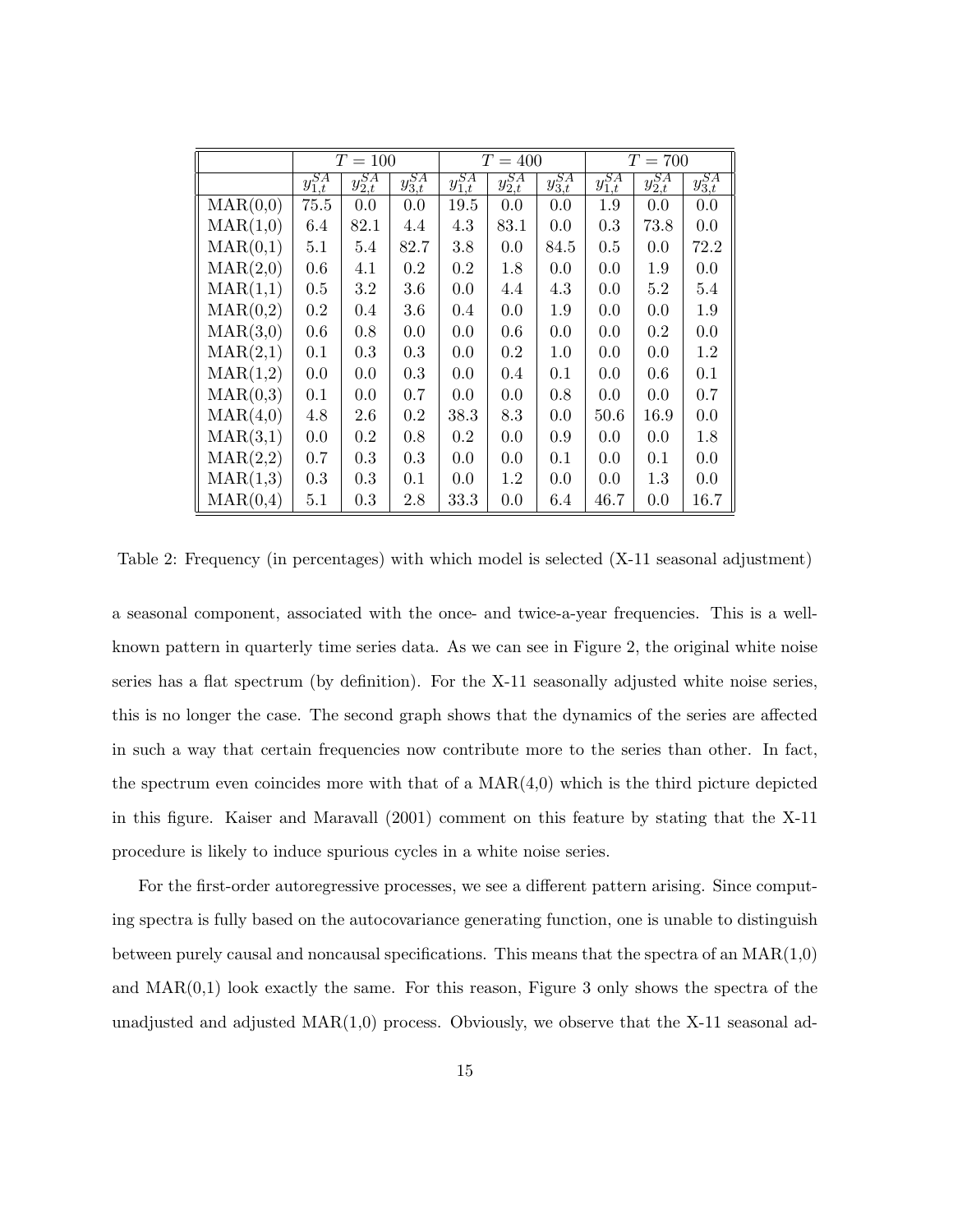

Figure 2: Spectra of (a) white noise, (b) seasonally adjusted white noise and (c) an MAR(4,0).

justment filter has affected the spectrum of the series, however only moderately when compared to the white noise case. This is in line with the results of the simulation study, where in most cases the correct model is still selected. However, the time series properties are affected in such a way that higher order models (in particular of order 4) are substantially overselected by BIC, despite the fact that BIC is known for selecting parsimonious models. Interestingly, information in other than first and second order moments seems to remain intact, since BIC selects almost only causal [noncausal] models for the seasonally adjusted causal [noncausal] DGP.<sup>4</sup>

### 4.2 Case 2: Deterministic Seasonal Adjustment

If we now use seasonal dummy adjusted variables instead of the seasonal filtered ones, we do not see the patterns of Case 1. It can be seen in Table 3 that the amount of times the correct model is selected is high. Frequencies increase with the number of time observations, making the selection consistent. In the few cases the right model is not selected, the chosen model has at most a single order more than the correct specification. For  $y_{1,t}$  it selects almost equally the  $MAR(1,0)$  and  $MAR(0,1)$ , while for  $y_{2,t}$  it picks either the causal  $MAR(2,0)$  or the  $MAR(1,1)$ .

 $4$ The same simulation exercise has been done based on a seasonal adjustment method called CAMPLET (see e.g., Abeln and Jacobs, 2015), which is not based on linear filters. Results show that  $\text{MAR}(r, s)$  with  $r + s = 4$ are selected in most of the cases. Causality and noncausality is mostly preserved, but not to the same extent as for the X-11. Results are available upon request.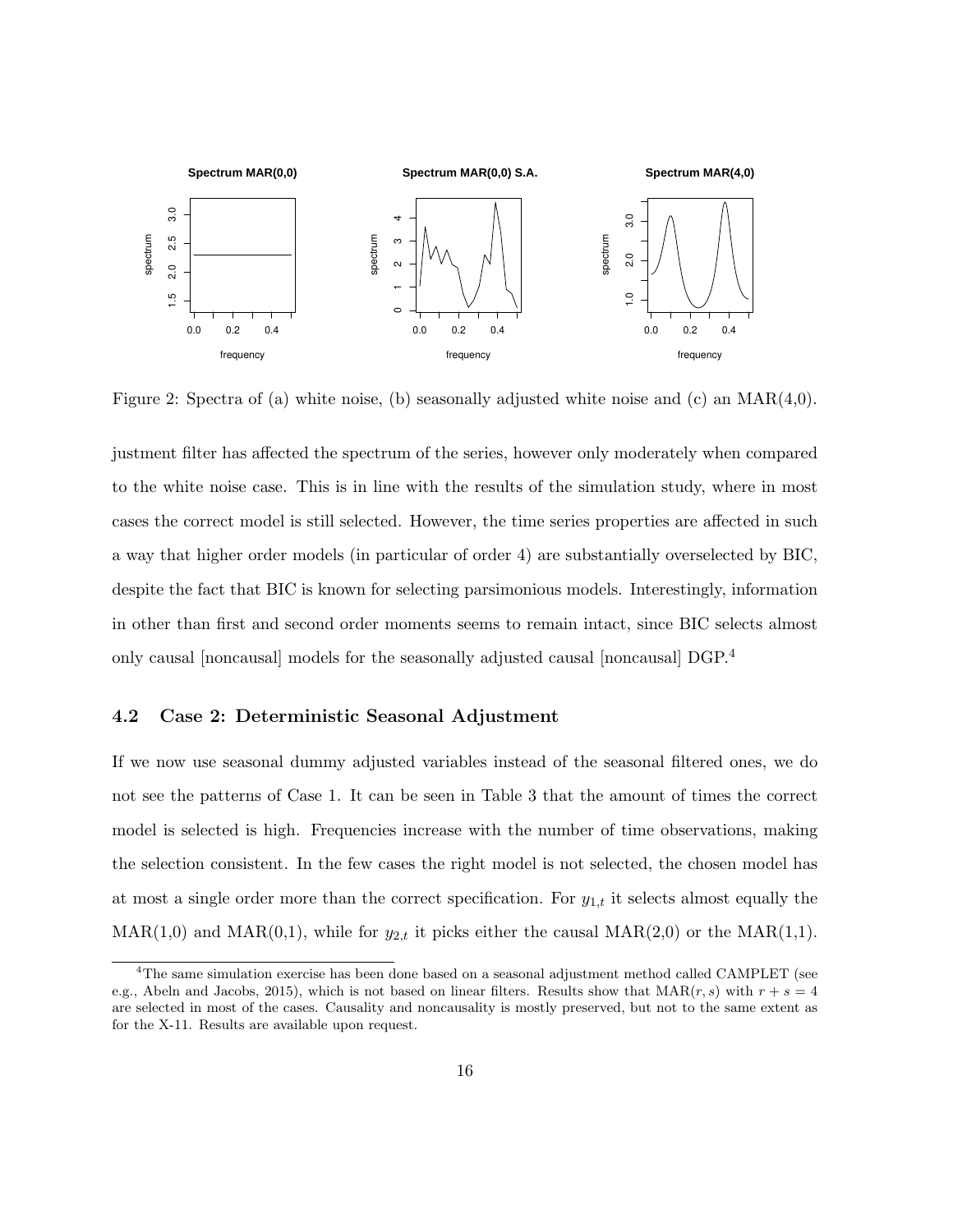

Figure 3: Spectra of (a) an  $MAR(1,0)$  and (b) a seasonally adjusted  $MAR(1,0)$ .

|                   | $T = 100$ |           |           | $T = 400$ |           |           | $T = 700$ |           |           |
|-------------------|-----------|-----------|-----------|-----------|-----------|-----------|-----------|-----------|-----------|
|                   | $y_{1,t}$ | $y_{2,t}$ | $y_{3,t}$ | $y_{1,t}$ | $y_{2,t}$ | $y_{3,t}$ | $y_{1,t}$ | $y_{2,t}$ | $y_{3,t}$ |
| $\text{MAR}(0,0)$ | 92.9      | 0.0       | 0.0       | 93.9      | 0.0       | 0.0       | 96.6      | 0.0       | 0.0       |
| $\text{MAR}(1,0)$ | $2.5\,$   | 89.2      | 2.9       | 2.7       | 95.8      | 0.0       | 1.3       | 96.4      | 0.0       |
| $\text{MAR}(0,1)$ | 3.2       | 3.2       | 90.3      | 2.9       | 0.0       | 96.4      | 1.9       | 0.0       | 97.3      |
| $\text{MAR}(2,0)$ | 0.3       | 3.6       | 0.1       | $0.2\,$   | 2.1       | 0.0       | 0.1       | 1.5       | 0.0       |
| $\text{MAR}(1,1)$ | 0.4       | 2.4       | 2.4       | $0.2\,$   | 1.8       | 1.8       | 0.0       | $1.5\,$   | 0.7       |
| $\text{MAR}(0,2)$ | $0.2\,$   | 0.3       | 2.7       | 0.1       | 0.0       | 1.6       | 0.1       | 0.0       | 1.8       |
| $\text{MAR}(3,0)$ | 0.1       | $0.5\,$   | 0.0       | 0.0       | 0.0       | 0.0       | 0.0       | 0.1       | 0.0       |
| $\text{MAR}(2,1)$ | 0.1       | 0.2       | 0.5       | 0.0       | 0.3       | 0.1       | 0.0       | 0.2       | 0.0       |
| MAR(1,2)          | 0.1       | 0.2       | 0.3       | 0.0       | 0.0       | 0.1       | 0.0       | 0.2       | 0.0       |
| $\text{MAR}(0,3)$ | 0.0       | 0.0       | 0.4       | 0.0       | 0.0       | 0.0       | 0.0       | 0.0       | $0.2\,$   |
| $\text{MAR}(4,0)$ | 0.0       | 0.0       | 0.0       | 0.0       | 0.0       | 0.0       | 0.0       | 0.0       | 0.0       |
| $\text{MAR}(3,1)$ | 0.0       | 0.0       | 0.1       | 0.0       | 0.0       | 0.0       | 0.0       | 0.0       | 0.0       |
| $\text{MAR}(2,2)$ | 0.0       | $0.2\,$   | 0.1       | 0.0       | 0.0       | 0.0       | 0.0       | 0.1       | 0.0       |
| $\text{MAR}(1,3)$ | $0.0\,$   | $0.2\,$   | 0.1       | 0.0       | 0.0       | 0.0       | 0.0       | 0.0       | 0.0       |
| $\text{MAR}(0,4)$ | $0.2\,$   | 0.0       | 0.1       | 0.0       | 0.0       | 0.0       | 0.0       | 0.0       | 0.0       |

For  $y_{3,t}$ , the noncausal  $\text{MAR}(0,2)$  and  $\text{MAR}(1,1)$  are often the second best choice.

Table 3: Frequency (in percentages) with which model is selected (no X-11 adjustment)

In the light of cases 1 and 2, we conclude that using raw series and exploiting the correct deterministic seasonal features of the series, does not induce spurious dynamics. X-11 type of filters typically do create both causal and noncausal autoregressive parts (due to their two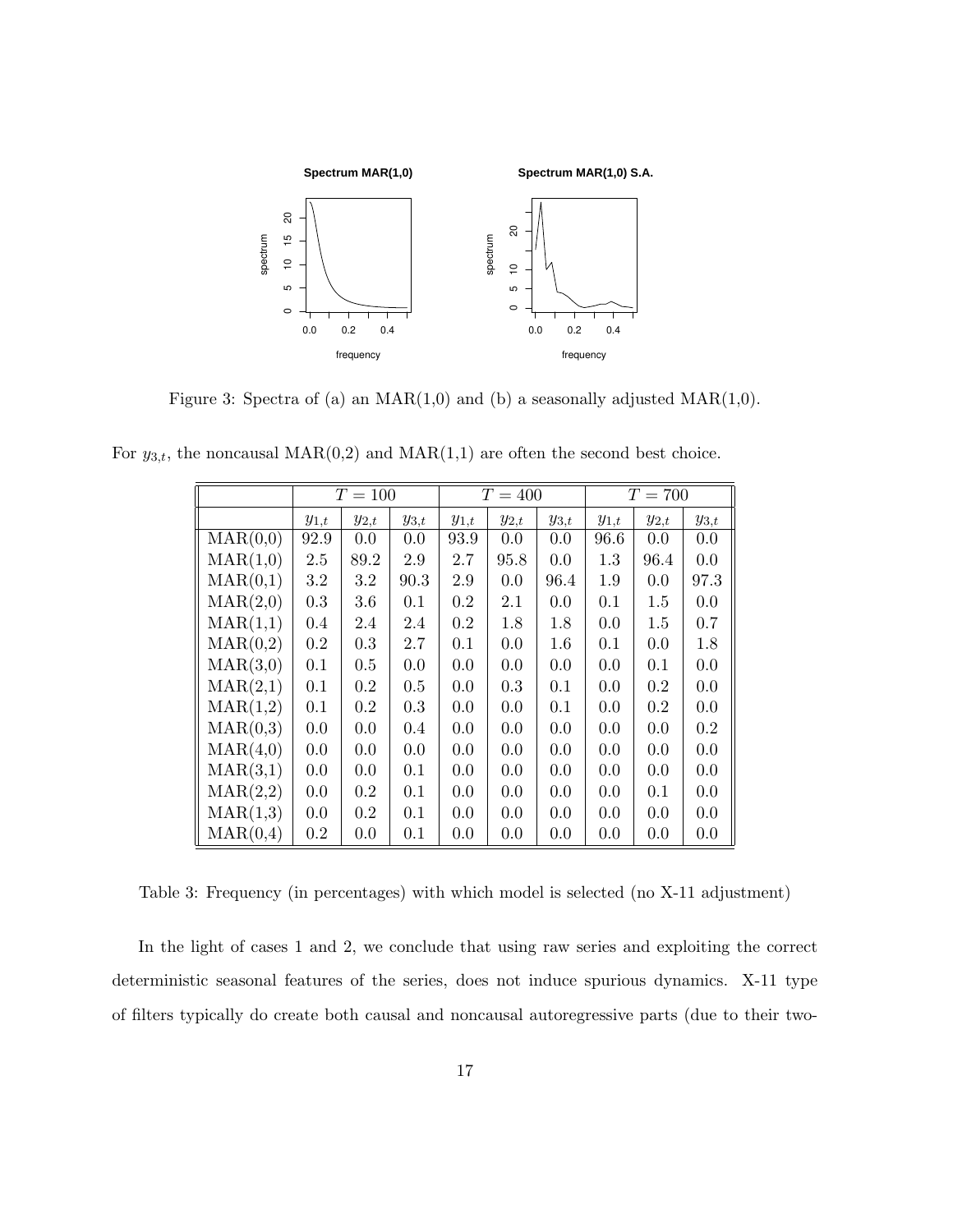sidedness) even if they are applied to white noise series. We do, however, not claim that these filters should not be used. It has to be mentioned that the removal of seasonality remains a challenging task. The data generating processes considered here only take into account deterministic seasonality. In case of data containing stochastic seasonality, deterministic terms (like e.g., quarterly dummies) will not capture the true seasonal dynamics. Moreover, the power of most seasonal unit root tests is relatively low (see e.g., Del Barrio Castro, Rodrigues, Taylor, 2015), which heavily complicates the exercise of detecting their presence in the data.

## 5 Empirical Application

We consider Harmonized Consumer Price Index (HCPI) series for 32 European countries and one overall Europe measure (see Table 4 for countries investigated). Raw data are obtained from the Eurostat database and range from 1996Q1 until 2014Q4, which accounts for 76 quarterly observations (available for most countries). While it is obvious that prices are available monthly, we sample the monthly series (point-in-time sampling) to obtain quarterly data. Although we indeed lose time observations, we intentionally apply this transformation to compare our findings with results found in the papers quoted in the introductory section on quarterly inflation series.

We first apply a simple seasonal unit root test  $(HEGY \text{ test}^5, \text{ see Hylleberg et al., 1990})$  on the natural logarithm of the raw prices, i.e.,

$$
\Delta_4 y_t = \alpha + \sum_{s=1}^3 \beta_s D_{st} + \gamma T_t + \pi_1 z_{1,t-1} + \pi_2 z_{2,t-1} + \pi_3 z_{3,t-2} + \pi_4 z_{3,t-1} + \sum_{i=1}^p \zeta_i \Delta_4 y_{t-i} + \varepsilon_t,
$$

where  $D_{st}$  are seasonal dummies,  $T_t$  is a time trend and  $\Delta_4 = (1 - L^4)$ ,  $z_{1,t} = (1 + L + L^2 +$  $L^{3})y_{t}, z_{2,t} = -(1 - L + L^{2} - L^{3})y_{t}$  and  $z_{3,t} = -(1 - L^{2})y_{t}$ . Three test-statistics are computed: (i)  $H_0: \pi_1 = 0$ : unit root at the zero frequency (nonseasonal stochastic trend), (ii)  $H_0: \pi_2 = 0$ ,

 ${}^5$ Alternatively, modified (M) seasonal unit root tests, see e.g., Del Barrio Castro et al. (2015), could be used. It has been shown that these tests have good finite sample size and power properties. However, as we only apply the seasonal unit root test for illustrative purposes, we restrict ourselves to the original HEGY test.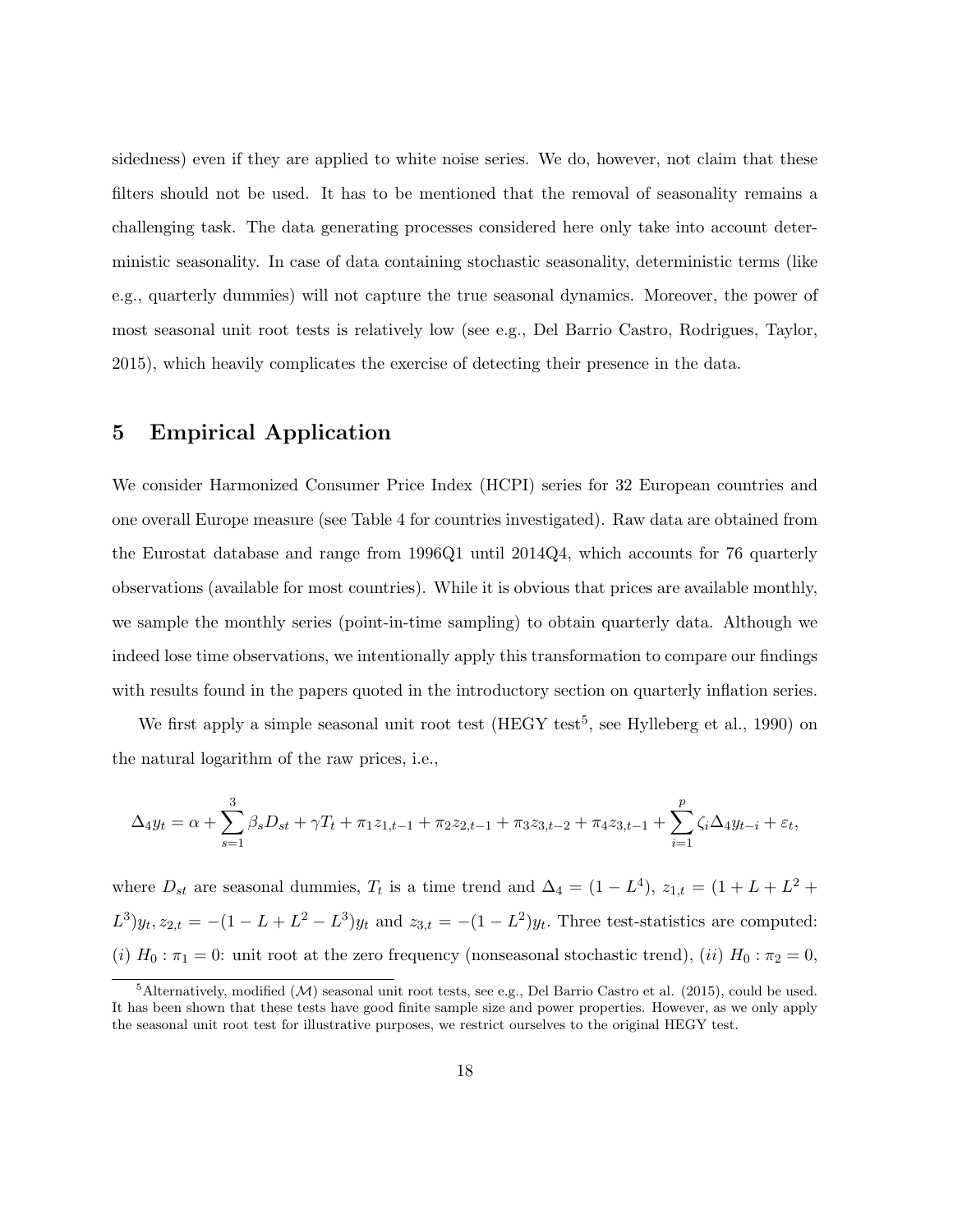this implies two cycles per year, (iii)  $H_0$ :  $\pi_3 = \pi_4 = 0$ , the series contains roots i and  $-i$ (seasonal unit roots at annual frequencies). The following transformations have to be made in order to remove the seasonal and nonseasonal unit roots in  $y_t$ : (i) if  $\pi_1 = 0$ ,  $(1 - L)$ , (ii) if  $\pi_2 = 0$ ,  $(1 + L)$  and  $(iii)$  if  $\pi_3 = \pi_4 = 0$ ,  $(1 + L^2)$ . The resulting transformed series is checked for an additional unit root at the zero frequency by the Augmented Dickey Fuller (ADF) test, where the standard regression equation is augmented with quarterly dummies. This additional step allows to determine the degree of integration of the inflation rate.

In the second case, the log transformed data is immediately adapted by a seasonal adjustment filter. We use the seasonal adjustment procedures in Eviews 9 (X-13 and TRAMO/SEATS) on monthly prices and afterwards we compute quarterly point-in-time sampled series. ADF tests are employed to see whether the price series are  $I(1)$  or  $I(2)$ .

After having transformed prices, we apply a model selection procedure using information criteria on both raw and seasonally adjusted inflation series.<sup>6</sup> Since mixed causal-noncausal AR processes are not identified by Gaussian likelihood, the first step in modelling a time series with a potential forward-looking component is to check for signs of noncausality. We first estimate pseudo-causal AR(p) models by OLS and choose the model order  $p = r + s$  with  $p_{\text{max}} = 8$  using BIC. Then, diagnostic tests for autocorrelation are performed to see whether additional lags are needed. The null hypothesis of normality is tested on the residuals by means of the Jarque-Bera test. In case this null cannot be rejected, there is no need to consider mixed causal-noncausal models, as the backward- and forward-looking components cannot be distinguished from each other. In case the null of normality is rejected, all  $\text{MAR}(r, s)$  specification for the selected pseudo-causal order p are considered. The model that maximizes the log-likelihood is chosen to be the final model.

 ${}^{6}$ Matlab and  $R$  routines are available upon request.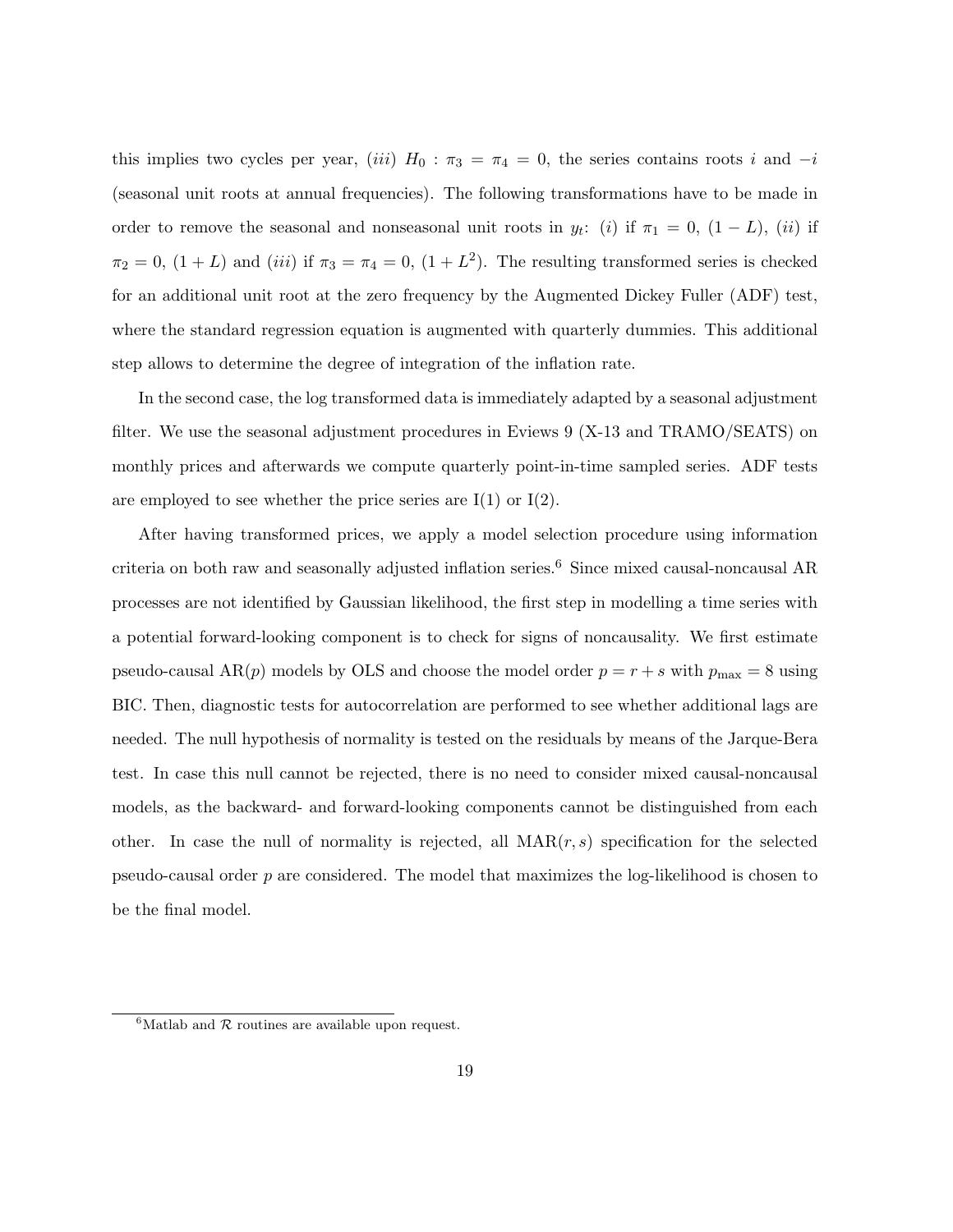#### 5.1 Results

Table 4 shows the results of the HEGY test on the natural logarithm of raw quarterly HCPI series. Critical values are from Franses and Hobijn (1997). Rejections of the null hypotheses at a 5% significance level are indicated by asterisks. Test results indicate that the presence of a zero frequency unit root is rejected for a few countries (Czech Republic, Romania and Turkey), while the presence of seasonal unit roots at annual frequencies is rejected in all cases except for Switzerland (for which there are only 35 observations available). The possibility of prices containing two cycles per year is rejected for almost all countries, except for Lithuania, Slovenia, Spain and again Switzerland. For these countries, we report ADF results of two situations: (i) we ignore the seasonal unit roots and force the first difference and  $(ii)$  we apply the transformation  $(1 + L)$  to the logarithm of the HCPI for Lithuania, Slovenia and Spain. For Switzerland,  $(1+L)(1+L^2)$  is the correct transformation.

From the ADF test, we deduce that inflation in Bulgaria, Hungary, Ireland, Latvia, Lithuania (HEGY), Poland and Slovenia (first difference and HEGY) is not stationary. Hence, model selection is not performed for these series. We want to stress that one should not take the results of the ADF test for granted. It is known that the ADF test has relatively low power in the presence of noncausality (Saikkonen and Sandberg, 2016). Subsequently, we determine the pseudo-causal model order  $p$ , where we include an intercept and quarterly dummies in the regression equation. We find that BIC selects white noise, i.e.,  $AR(0)$ , for 14 of the remaining stationary series. For seven series, an  $AR(p)$  with  $p > 0$  is found, but the normality of the residuals cannot be rejected. This means that we can only identify mixed causal-noncausal models on five remaining series: inflation in Greece, Iceland, The Netherlands, Slovakia and Spain (HEGY). In all cases, a model with noncausal dynamics is selected.

Table 5 shows the results for seasonally adjusted inflation data. The methods used to seasonally adjust the data are both X-13 and TRAMO/SEATS. This latter adjustment method (see Maravall, 1997), merely used by Eurostat, is based on an unobserved components decom-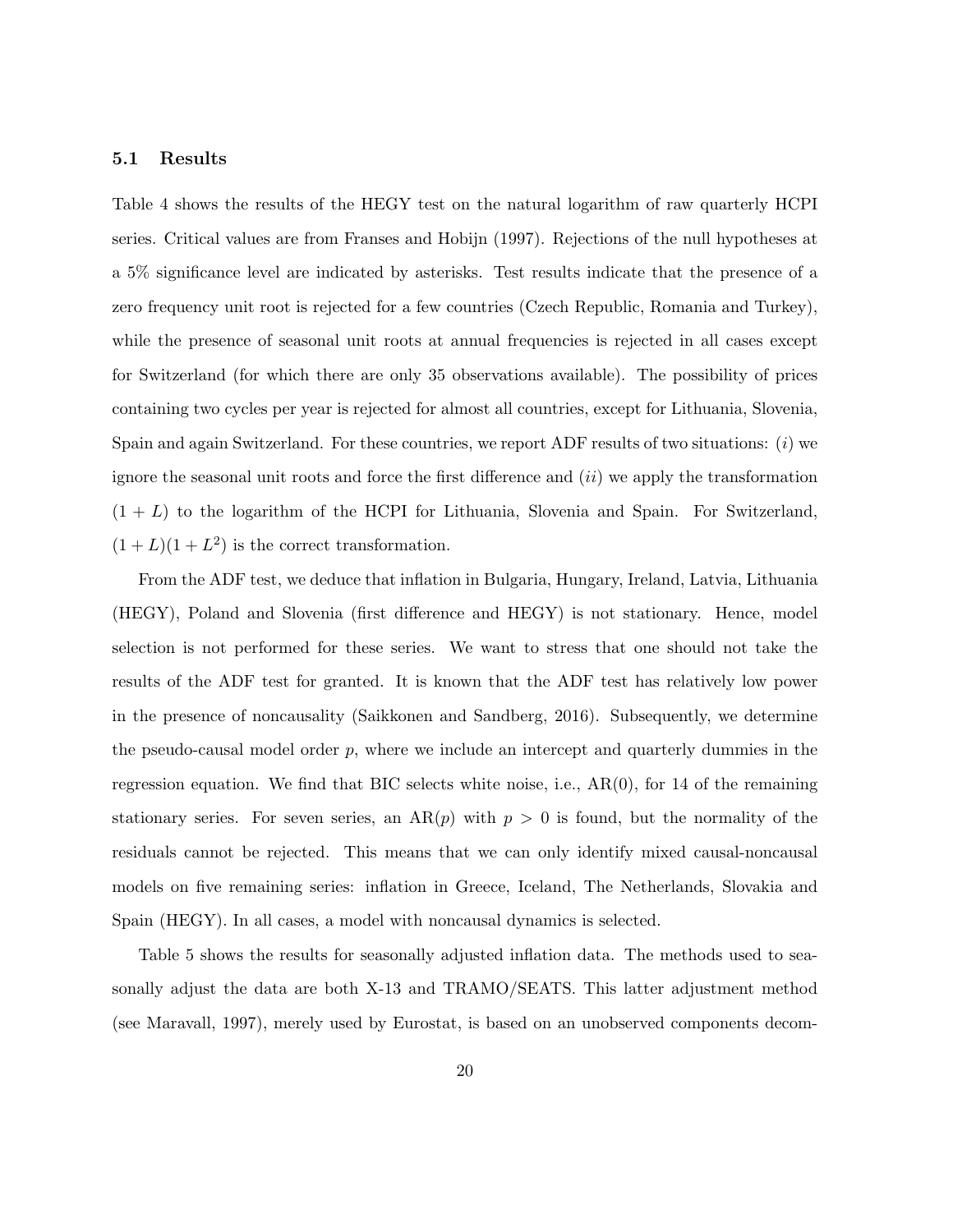|                    |                | Tests on log levels |                     | Tests on inflation |        |                   |                          |  |  |
|--------------------|----------------|---------------------|---------------------|--------------------|--------|-------------------|--------------------------|--|--|
| Country            | $H_0$ :        | $H_0$ :             | $H_0$ :             | ADF statistic      | Pseudo | Jarque-Bera       | $\text{MAR}(r, s)$       |  |  |
|                    | $\pi_1=0$      | $\pi_2=0$           | $\pi_3 = \pi_4 = 0$ | $H_0$ : unit root  | model  | $H_0$ : normality |                          |  |  |
| Austria            | $-2.82$        | $-4.51*$            | $34.81*$            | $-7.13*$           | AR(0)  | reject            | ÷,                       |  |  |
| Belgium            | $-3.46$        | $-4.60*$            | $44.48*$            | $-6.97*$           | AR(0)  | not reject        | $\overline{\phantom{m}}$ |  |  |
| Bulgaria           | $-0.51$        | $-4.69*$            | $12.31*$            | $-2.39$            |        |                   |                          |  |  |
| Croatia            | $-1.40$        | $-5.34*$            | 24.96*              | $-6.72*$           | AR(0)  | not reject        |                          |  |  |
| Cyprus             | 0.01           | $-4.48*$            | $14.26*$            | $-8.44*$           | AR(0)  | not reject        |                          |  |  |
| Czech Republic     | $-3.66*$       | $-3.94*$            | $52.64*$            |                    |        |                   |                          |  |  |
| Denmark            | $-1.89$        | $-4.06*$            | $50.24*$            | $-8.06*$           | AR(0)  | not reject        |                          |  |  |
| Estonia            | $-3.09$        | $-5.44*$            | $43.98*$            | $-5.41*$           | AR(7)  | not reject        |                          |  |  |
| Europe (overall)   | $-2.30$        | $-5.24*$            | 38.89*              | $-6.58*$           | AR(0)  | not reject        |                          |  |  |
| Finland            | $-2.18$        | $-3.39*$            | $6.90*$             | $-7.52*$           | AR(0)  | reject            |                          |  |  |
| France             | $-2.38$        | $-5.13*$            | $36.08*$            | $-7.46*$           | AR(0)  | not reject        |                          |  |  |
| Germany            | $-2.48$        | $-4.80*$            | $33.67*$            | $-8.11*$           | AR(0)  | not reject        |                          |  |  |
| Greece             | $-2.59$        | $-4.24*$            | 27.77*              | $-3.96*$           | AR(4)  | reject            | $\text{MAR}(0,4)$        |  |  |
| Hungary            | $-2.64$        | $-6.60*$            | $18.10*$            | $-2.56$            |        |                   |                          |  |  |
| Iceland            | $-2.20$        | $-5.05*$            | $40.33*$            | $-4.76*$           | AR(1)  | reject            | $\text{MAR}(0,1)$        |  |  |
| Ireland            | $-0.44$        | $-3.73*$            | $65.62*$            | $-2.66$            |        |                   |                          |  |  |
| Italy              | $-1.90$        | $-3.48*$            | $70.62*$            | $-3.20*$           | AR(2)  | not reject        |                          |  |  |
| Latvia             | $-1.58$        | $-4.15*$            | $52.58*$            | $-2.50$            |        |                   |                          |  |  |
| Lithuania          | $-2.59$        | $-2.70$             | $13.57*$            | $-2.93*$           | AR(6)  | not reject        |                          |  |  |
| Lithuania (HEGY)   |                |                     | $\blacksquare$      | $-2.55$            |        |                   |                          |  |  |
| Luxembourg         | $-2.27$        | $-4.29*$            | $34.15*$            | $-8.11*$           | AR(0)  | reject            |                          |  |  |
| Malta              | $-2.48$        | $-4.23*$            | $27.26*$            | $-8.87*$           | AR(0)  | not reject        |                          |  |  |
| Netherlands        | $-2.14$        | $-3.43*$            | $11.07*$            | $-3.10*$           | AR(4)  | reject            | $\text{MAR}(0,4)$        |  |  |
| Norway             | $-2.45$        | $-6.51*$            | $19.85*$            | $-8.45*$           | AR(2)  | not reject        |                          |  |  |
| Poland             | $-2.88$        | $-6.19*$            | $25.54*$            | $-2.78$            |        |                   |                          |  |  |
| Portugal           | $-0.43$        | $-3.32*$            | $58.84*$            | $-4.10*$           | AR(2)  | not reject        |                          |  |  |
| Romania            | $-3.65*$       | $-7.63*$            | 122.90*             |                    |        |                   |                          |  |  |
| Slovakia           | $-0.73$        | $-2.92*$            | $64.09*$            | $-3.17*$           | AR(2)  | reject            | $\text{MAR}(0,2)$        |  |  |
| Slovenia           | $-1.07$        | $-2.52$             | $13.35*$            | $-1.48$            |        |                   |                          |  |  |
| Slovenia (HEGY)    | $\frac{1}{2}$  |                     |                     | $-2.56$            |        |                   |                          |  |  |
| Spain              | 1.00           | $-1.66$             | 14.83*              | $-3.69*$           | AR(6)  | not reject        |                          |  |  |
| Spain (HEGY)       |                |                     |                     | $-3.70*$           | AR(4)  | reject            | $\text{MAR}(3,1)$        |  |  |
| Sweden             | $-1.34$        | $-4.91*$            | $32.04*$            | $-8.29*$           | AR(0)  | reject            |                          |  |  |
| Switzerland        | $-1.25$        | $-0.69$             | 4.95                | $-6.84*$           | AR(0)  | not reject        |                          |  |  |
| Switzerland (HEGY) | $\blacksquare$ |                     |                     | $-3.78*$           | AR(3)  | not reject        |                          |  |  |
| Turkey             | $-4.07*$       | $-4.66*$            | $34.92*$            |                    |        |                   |                          |  |  |
| United Kingdom     | $-1.48$        | $-5.37*$            | $24.87*$            | $\text{-}7.13^*$   | AR(0)  | not reject        |                          |  |  |
| c.v. $(5%)$        | $-3.39$        | $-2.82$             | 6.55                | $-2.86$            |        | 5.99              |                          |  |  |

Table 4: HEGY test on prices, ADF test and  $\text{MAR}(r, s)$  identification on quarterly inflation rates (not s.a.)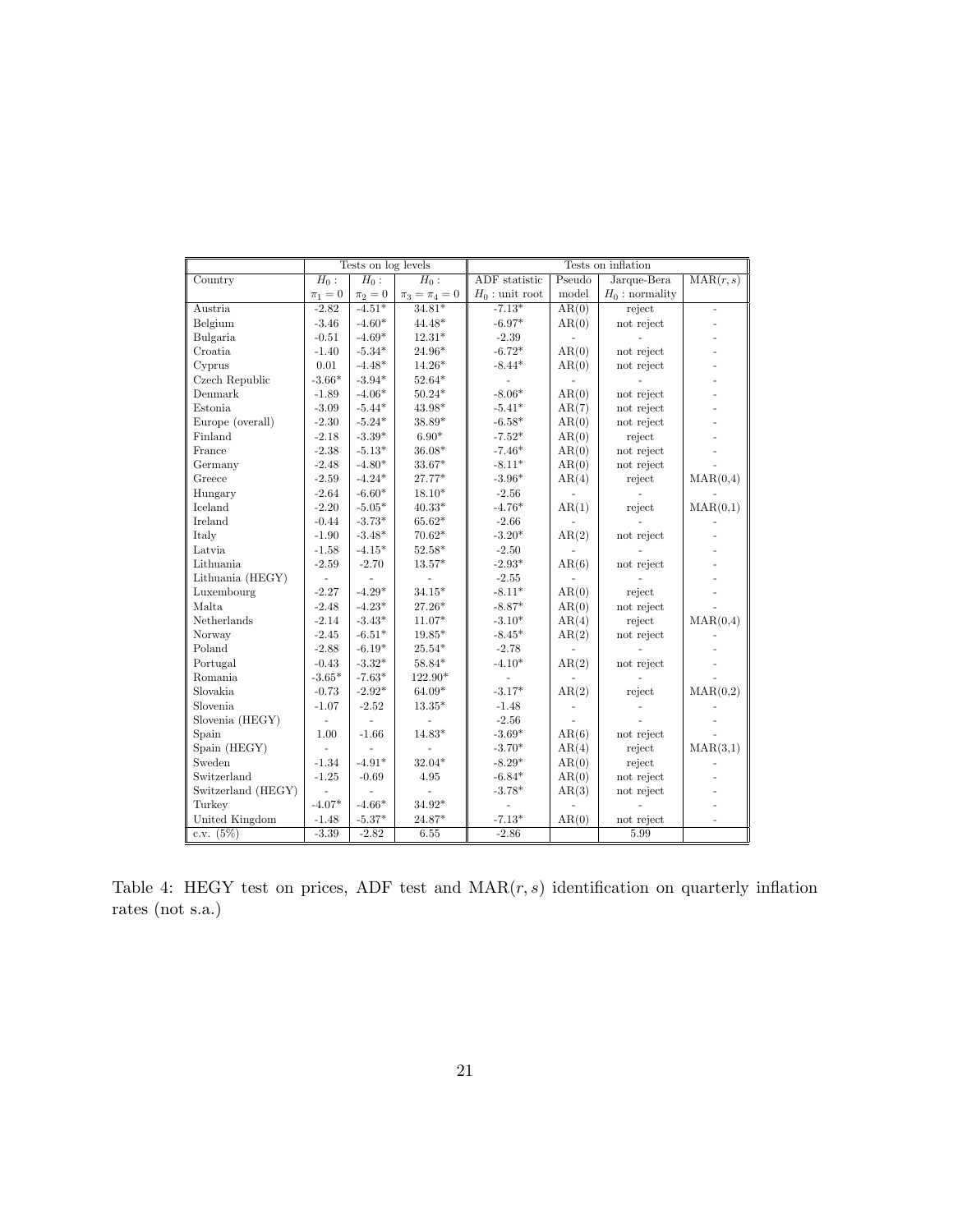position but is not free from filters.<sup>7</sup> We find similar results for the two procedures. Note that we do not apply the HEGY test to the seasonally adjusted series, as seasonal effects (and thus also seasonal roots) are assumed to be removed by applying the filters. Hence, it suffices to perform the ADF-test for both the price series and inflation. Since all price series where found to contain a unit root, we only report the ADF-statistics for the rate of inflation. We find that the null hypothesis of a unit root cannot be rejected for two TRAMO/SEATS and three X-13 adjusted series. It is interesting to see that these are not always the same series; i.e., the seasonal adjustment procedure apparently directly affects the stationarity at the zero frequency (Ghysels et al., 1993).

When the pseudo-causal model is selected, the white noise specification, i.e.,  $AR(0)$  with intercept, is less often selected than for the raw data. For TRAMO/SEATS only four series are found to have an  $AR(0)$  structure; for X-13 this number equals five. For the remaining pseudo-causal  $AR(p)$  models with  $p > 0$ , we find that the null of normality can be rejected in 15 cases for both TRAMO/SEATS and X-13. These numbers are in great contrast with the five cases that are found in the raw data application. For TRAMO/SEATS, 11 series are found to contain at least one noncausal component (eight are purely noncausal) and for X-13 this is the case for seven series (six are purely noncausal).

Hence, we find that, in general, larger order pseudo-causal models are selected by BIC when seasonally adjusted data is considered. The different methods affect the time series in such a way that different autoregressive dynamics are detected by BIC, both in the amount of AR parts and whether these are causal or noncausal. An important point to take into account is however that the number of observations for every time series is relatively low (76 at maximum).

It has to be mentioned that these findings are likely to extend to cases beyond the exercise

<sup>&</sup>lt;sup>7</sup>In particular, the two-sided, centered, symmetric Wiener-Kolmogorov filter is used to estimate the signal in an observed process  $y_t$ . Theoretically, the filter uses an infinite amount of lags and leads, but in practice this is truncated to a large number m, typically representing 3-5 years of data (for more details, see e.g., Maravall, 2006).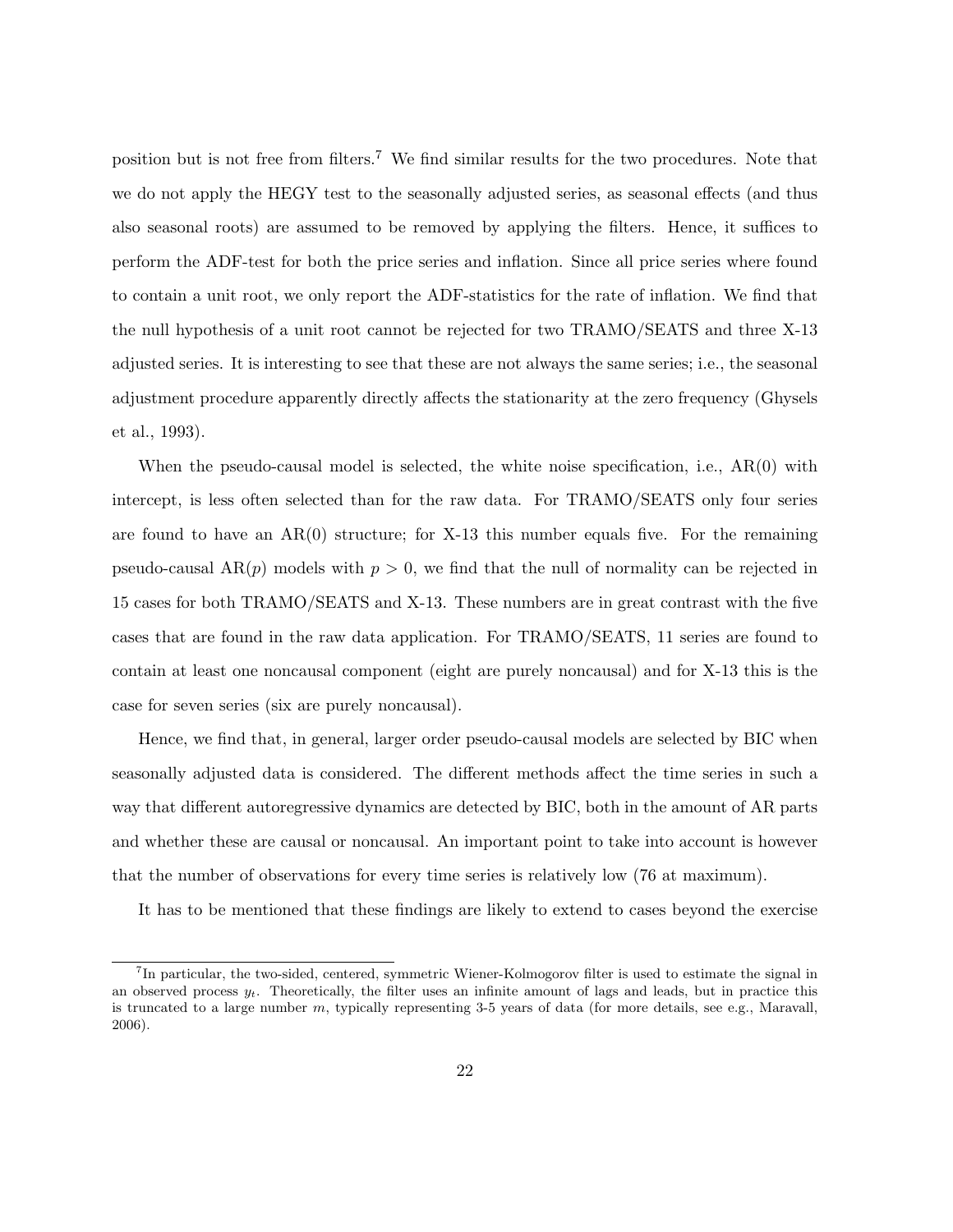|                  |                   | TRAMO/SEATS |                   | $X-13$                       |                   |        |                   |                   |
|------------------|-------------------|-------------|-------------------|------------------------------|-------------------|--------|-------------------|-------------------|
| Country          | ADF-statistic     | Pseudo      | Jarque-Bera       | $\overline{\text{MAR}(r,s)}$ | ADF-statistic     | Pseudo | Jarque-Bera       | $\text{MAR}(r,s)$ |
|                  | $H_0$ : unit root | model       | $H_0$ : normality |                              | $H_0$ : unit root | model  | $H_0$ : normality |                   |
| Austria          | $-5.97*$          | AR(2)       | reject            | MAR(1,1)                     | $-6.74*$          | AR(1)  | reject            | MAR(1,0)          |
| Belgium          | $-5.90*$          | AR(1)       | reject            | $\text{MAR}(1,0)$            | $-6.09*$          | AR(1)  | reject            | $\text{MAR}(1,0)$ |
| Bulgaria         | $-5.57*$          | AR(4)       | not reject        |                              | $-5.83*$          | AR(4)  | not reject        |                   |
| Croatia          | $-7.02*$          | AR(1)       | not reject        |                              | $-6.48*$          | AR(3)  | not reject        |                   |
| Cyprus           | $-9.61*$          | AR(0)       | not reject        |                              | $-9.46*$          | AR(0)  | not reject        |                   |
| Czech Republic   | $-5.22*$          | AR(6)       | not reject        |                              | $-5.24*$          | AR(6)  | not reject        |                   |
| Denmark          | $-6.87*$          | AR(1)       | reject            | $\text{MAR}(0,1)$            | $-6.84*$          | AR(1)  | reject            | $\text{MAR}(0,1)$ |
| Estonia          | $-3.32*$          | AR(6)       | not reject        |                              | $-3.88*$          | AR(5)  | not reject        |                   |
| Europe (overall) | $-6.03*$          | AR(2)       | reject            | MAR(0,2)                     | $-5.90*$          | AR(1)  | reject            | MAR(1,0)          |
| Finland          | $-6.43*$          | AR(1)       | reject            | $\text{MAR}(0,1)$            | $-6.63*$          | AR(1)  | reject            | $\text{MAR}(0,1)$ |
| France           | $-7.02*$          | AR(1)       | not reject        |                              | $-6.69*$          | AR(1)  | not reject        |                   |
| Germany          | $-7.75*$          | AR(1)       | not reject        |                              | $-7.44*$          | AR(0)  | reject            |                   |
| Greece           | $-4.22*$          | AR(2)       | not reject        |                              | $-2.88*$          | AR(1)  | reject            | $\text{MAR}(0,1)$ |
| Hungary          | $-3.81*$          | AR(3)       | not reject        |                              | $-3.30*$          | AR(1)  | not reject        |                   |
| Iceland          | $-5.07*$          | AR(1)       | reject            | MAR(1,0)                     | $-2.92*$          | AR(2)  | reject            | $\text{MAR}(0,2)$ |
| Ireland          | $-5.93*$          | AR(2)       | not reject        |                              | $-5.39*$          | AR(2)  | not reject        |                   |
| Italy            | $-4.79*$          | AR(2)       | reject            | $\text{MAR}(0,2)$            | $-2.94*$          | AR(2)  | reject            | $\text{MAR}(2,0)$ |
| Latvia           | $-2.87*$          | AR(1)       | reject            | $\text{MAR}(0,1)$            | $-3.14*$          | AR(1)  | reject            | MAR(1,0)          |
| Lithuania        | $-4.18*$          | AR(2)       | not reject        |                              | $-2.83$           |        |                   |                   |
| Luxembourg       | $-7.69*$          | AR(0)       | reject            |                              | $-7.24*$          | AR(0)  | reject            |                   |
| Malta            | $-7.69*$          | AR(0)       | reject            |                              | $-7.90*$          | AR(0)  | not reject        |                   |
| Netherlands      | $-3.81*$          | AR(2)       | reject            | MAR(1,1)                     | $-2.27$           |        |                   |                   |
| Norway           | $-9.04*$          | AR(2)       | not reject        |                              | $-9.49*$          | AR(2)  | not reject        |                   |
| Poland           | $-3.29*$          | AR(2)       | not reject        |                              | $-3.03*$          | AR(2)  | not reject        |                   |
| Portugal         | $-3.88*$          | AR(2)       | reject            | MAR(1,1)                     | $-3.75*$          | AR(2)  | reject            | $\text{MAR}(0,2)$ |
| Romania          | $-2.43$           |             |                   |                              | $-1.88$           |        |                   |                   |
| Slovakia         | $-3.41*$          | AR(4)       | reject            | $\text{MAR}(4,0)$            | $-2.93*$          | AR(2)  | reject            | $\text{MAR}(2,0)$ |
| Slovenia         | $-7.39*$          | AR(2)       | reject            | MAR(0,2)                     | $-7.97*$          | AR(3)  | reject            | MAR(3,0)          |
| Spain            | $-5.95*$          | AR(3)       | reject            | $\text{MAR}(0,3)$            | $-5.93*$          | AR(1)  | not reject        |                   |
| Sweden           | $-7.81*$          | AR(0)       | reject            |                              | $-8.34*$          | AR(0)  | not reject        |                   |
| Switzerland      | $-3.67*$          | AR(1)       | reject            | $\text{MAR}(0,1)$            | $-4.71*$          | AR(1)  | reject            | $\text{MAR}(0,1)$ |
| Turkey           | $-1.82$           |             |                   |                              | $-3.85*$          | AR(4)  | reject            | $\text{MAR}(1,3)$ |
| United Kingdom   | $-6.56*$          | AR(1)       | reject            | $\text{MAR}(1,0)$            | $-6.71*$          | AR(4)  | reject            | $\text{MAR}(4,0)$ |
| c.v. $(5 \%)$    | $-2.86$           |             | 5.99              |                              | $-2.86$           |        | 5.99              |                   |

Table 5: Quarterly inflation rates (s.a.) and  $\text{MAR}(r, s)$  identification

of seasonal adjustment. For instance, De Jong and Sakarya (2015) derive a new representation of the HP filter which highlights that it is a symmetric weighted average similar to the filters considered in this paper. They further state that, in case of a unit root process, the weak dependence of the cyclical component suggests that the unit root is absorbed into the trend component. As the filter (and autocorrelation function) is symmetric, this introduces spurious autocorrelation identically in calendar and reverse time.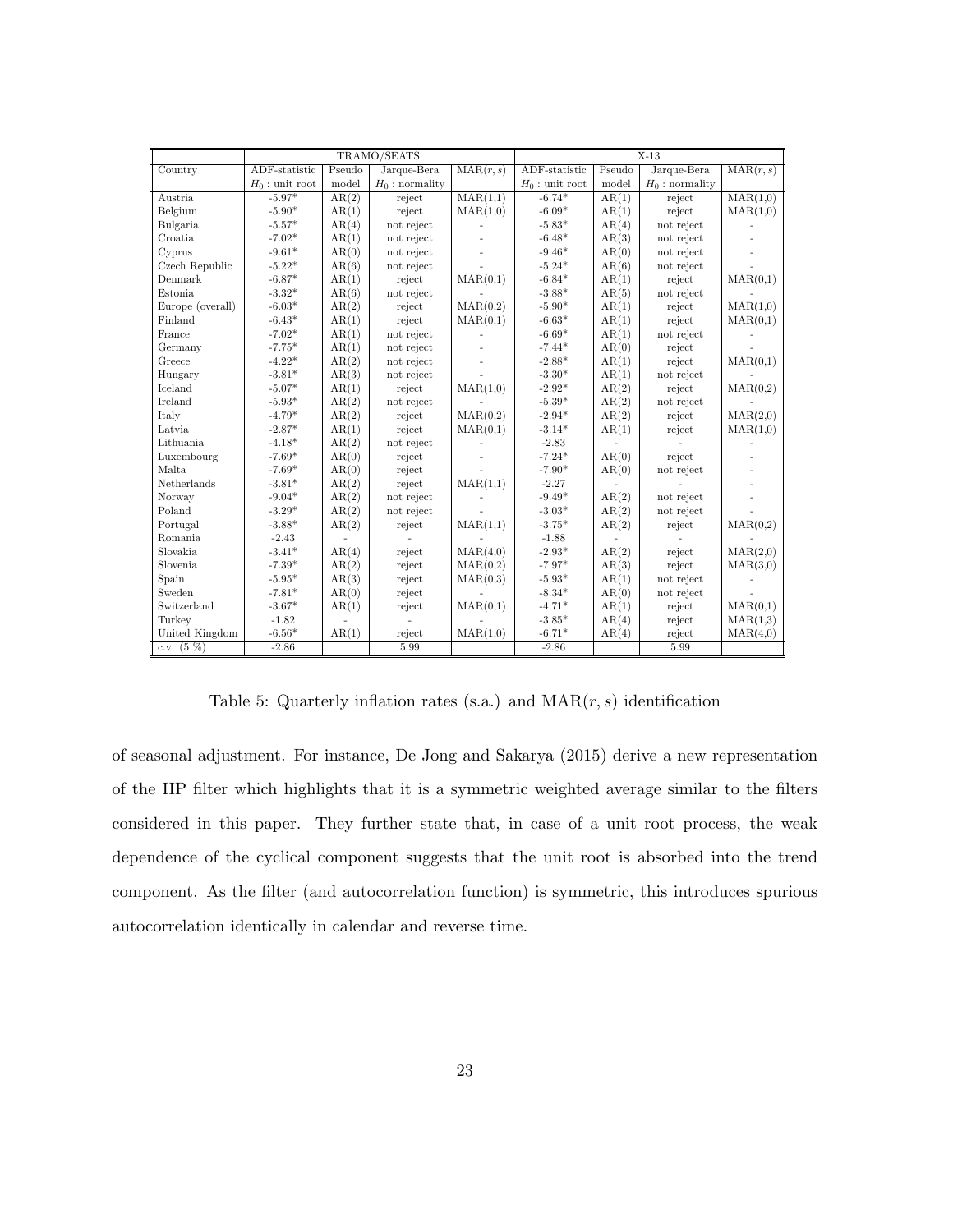### 5.2 Forecasting Inflation in Europe

We also examine the impact of seasonal adjustment filters on forecasting the inflation rate of Europe. In Table 4, an  $MAR(0,0)$  with quarterly dummies is found to be the best model for the raw data based on BIC. For the seasonally adjusted data, Table 5 indicates an MAR(0,2) and an  $\text{MAR}(1,0)$  for inflation adjusted with the TRAMO/SEATS and X-13 procedure respectively.

Figure 4 shows the raw realized rate of inflation and forecasts based on the three aforementioned models. Since the best model for the raw data does not possess an autoregressive structure, its forecasts are computed using solely deterministics. Hence, one can forecast the pattern of the quarterly dummies based on a simple OLS regression. For the other models, we find that the null hypothesis of normality can be rejected according to the results in the previous section. For this reason, we use the forecasting method proposed by Lanne et al. (2012), which can be applied directly to purely causal, purely noncausal and mixed causal-noncausal autoregressive processes. As discussed in Section 2.3, we assume that the error term follows a  $t_{\nu}$ -distribution. From these specifications, we produce four one-step-ahead point forecasts for all seasonally adjusted series. As we are only interested in a forecasted trajectory of values, we restrict ourselves to point forecasts. Alternatively, one could consider density forecast procedures as introduced in papers by Lanne et al.  $(2012)$  and Gouriéroux and Jasiak  $(2015)^8$ 

It can be seen that no forecast is completely accurate in predicting the expected sign of the rate of inflation. Whereas the realized values indicate the presence of inflation in the second quarter and deflation in the remaining quarters, the raw forecast shows inflation in all four time periods considered. It does however mimic the movement of the realized values considerably well, as can be seen in Figures 2a and 2b. The forecasts of TRAMO/SEATS and X-13 seasonally adjusted data cannot directly be compared to the predictions of the raw data, as they are not based on the same time series process. For this reason, we cannot compute forecast performance

<sup>&</sup>lt;sup>8</sup>In particular, Gouriéroux and Jasiak (2015) introduce a risk measure to assess the probability with which a bubble may burst. This method may be interesting for anticipating a large peak or trough in the rate of inflation.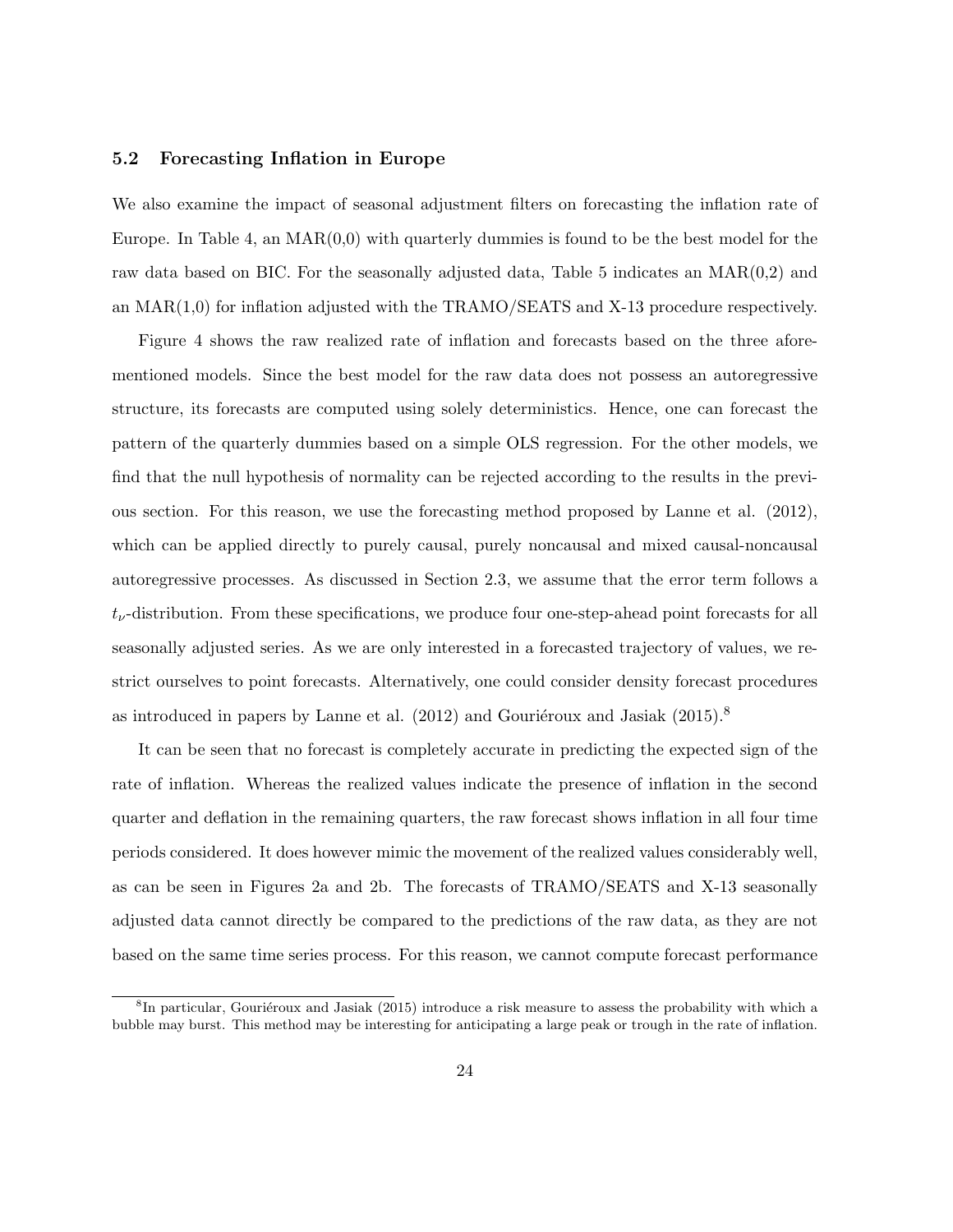

(a) Raw realized inflation (based on HCPI) from 1996Q1 until 2015Q4





(b) Raw inflation (red), forecasts  $MAR(0,0)$  with deterministics (blue)



(c) TRAMO/SEATS seasonally adjusted inflation (red), forecasts (blue)

(d) X-13 seasonally adjusted inflation series (red), forecasts (blue)

measures such as the RMSFE. Graphically, it can be observed that the X-13 forecasts have opposite signs from the raw forecasts. The rate of deflation however rapidly becomes smaller over the four quarters, which results in the final forecasted value to come very close to the final realized value. TRAMO/SEATS overestimates both the drop in and the subsequent recovery of the inflation rate. We see that the forecasts differ between raw and seasonally adjusted data (in terms of sign and magnitude), as well as between data based on different seasonal adjustment procedures.

Figure 4: Realized and forecasted rate of inflation for raw and seasonally adjusted data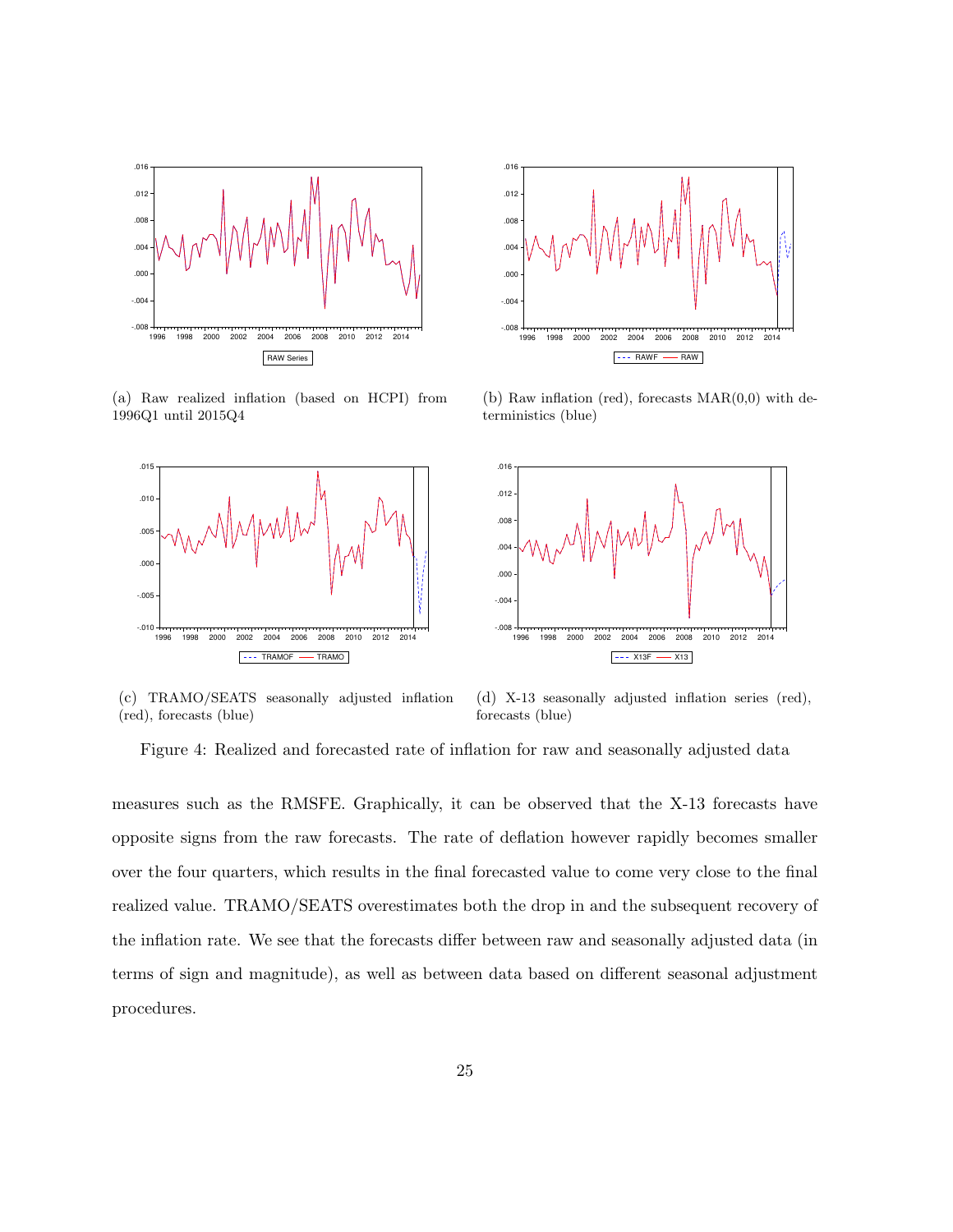## 6 Conclusion

In this paper, we investigate the effect of seasonal adjustment on model selection for the inflation rate of 32 European countries and one overall Europe measure. In particular, we study whether seasonal adjustment may spuriously affect the noncausality found in different time series. Since raw data are directly available, we can compare model selection by BIC where one  $(i)$  deterministically removes seasonality or  $(ii)$  applies a predefined seasonal adjustment filter. We find that almost half of the series is found to be white noise in the first case, while this number is much lower in the second case. Besides, pseudo-causal models of larger order are selected in the second instance, which makes it more worthwhile to investigate the presence of noncausality (which is confirmed in approximately half of the cases). This is exactly in line with simulation results presented earlier in this paper.

As such, it seems valid to argue that model selection for mixed causal-noncausal models is heavily affected by the seasonal adjustment method performed. We do not claim that one method is better than the other, as only removing deterministic seasonality might be inappropriate when stochastic seasonality as well as breaks in seasonality are present. We do however show, by simulations, that performing seasonal adjustment on time series can create spurious autoregressive dynamics (even when the series is simply a white noise). We find that these dynamics can be both causal and noncausal.

The effects of seasonal adjustments can lead to misleading interpretations. In the empirical application, we do not only find different models for raw and seasonally adjusted data, but also find that the adjustment method matters for model selection. In a forecasting exercise on the inflation rate in Europe, we see that this leads to considerably different forecasts (both in sign and magnitude), which is a very undesirable situation for policymakers. In terms of the hybrid NKPC considered in this paper, one should be cautious when assessing the importance of forward- and backward-looking behaviour, as it might be an artefact from the filtering procedure.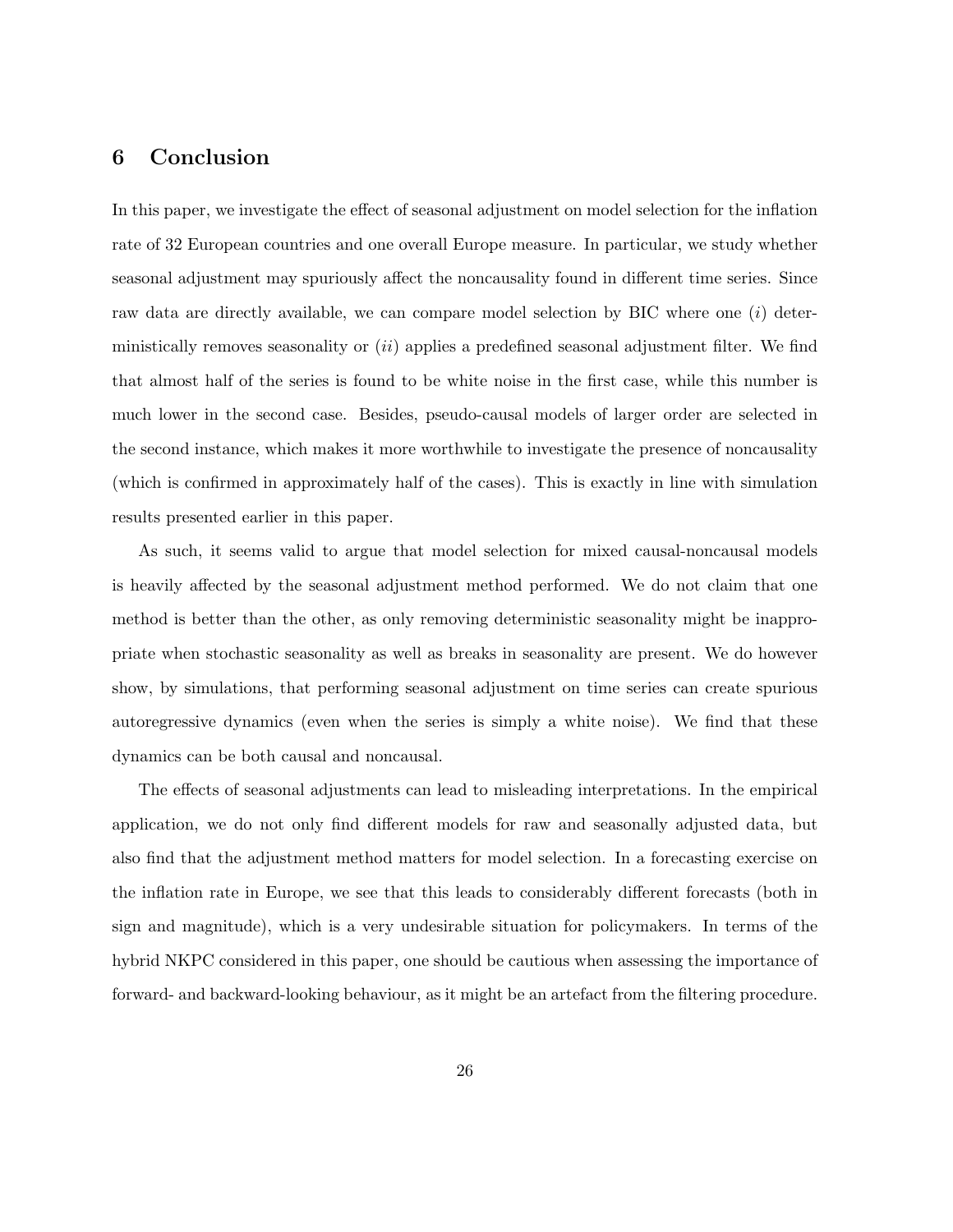## References

- [1] Alessi, L., Barigozzi, M. and M. Capasso (2011), Non-Fundamentalness in Structural Econometric Models: A Review, *International Statistical Review,* 79, 1.
- [2] Abeln, B. and J. Jacobs (2015), Seasonal Adjustment With and Without Revisions: A Comparison of X-13ARIMA-SEATS and CAMPLET, *CAMA Working Papers 2015-25.*
- [3] BEAUDRY, P., FÈVE, P., GUAY, A. AND F. PORTIER (2015), When is Nonfundamentalness in VARs a Real Problem? An Application to News Shocks, *CEPR discussion paper*, 10763.
- [4] Bell, W. and S. Hillmer (2002), Issues Involved with the Seasonal Adjustment of Economic Time Series, *Journal of Business & Economic Statistics*, 20(1), Twentieth Anniversary Commemorative Issue, 98-127.
- [5] Breidt, F., Davis, R., Lii, K. and M. Rosenblatt (1991), Maximum Likelihood Estimation for Noncausal Autoregressive Processes. *Journal of Multivariate Analysis*, 36, 175-198.
- [6] Brockwell, P. and R. Davis (1991), *Time Series: Theory and Methods*, Springer-Verlag New York, Second Edition.
- [7] Brockwell, P. and R. Davis (2002), *Introduction to Time Series and Forecasting*, Springer-Verlag New York, Second Edition.
- [8] De Jong, R. and N. Sakarya (2015), The Econometrics of the Hodrick-Prescott Filter, *Working Paper*.
- [9] Del Barrio Castro, T., Rodrigues P. and R. Taylor (2015), Semi-Parametric Seasonal Unit Root Tests, *DEA Working Papers*, 72.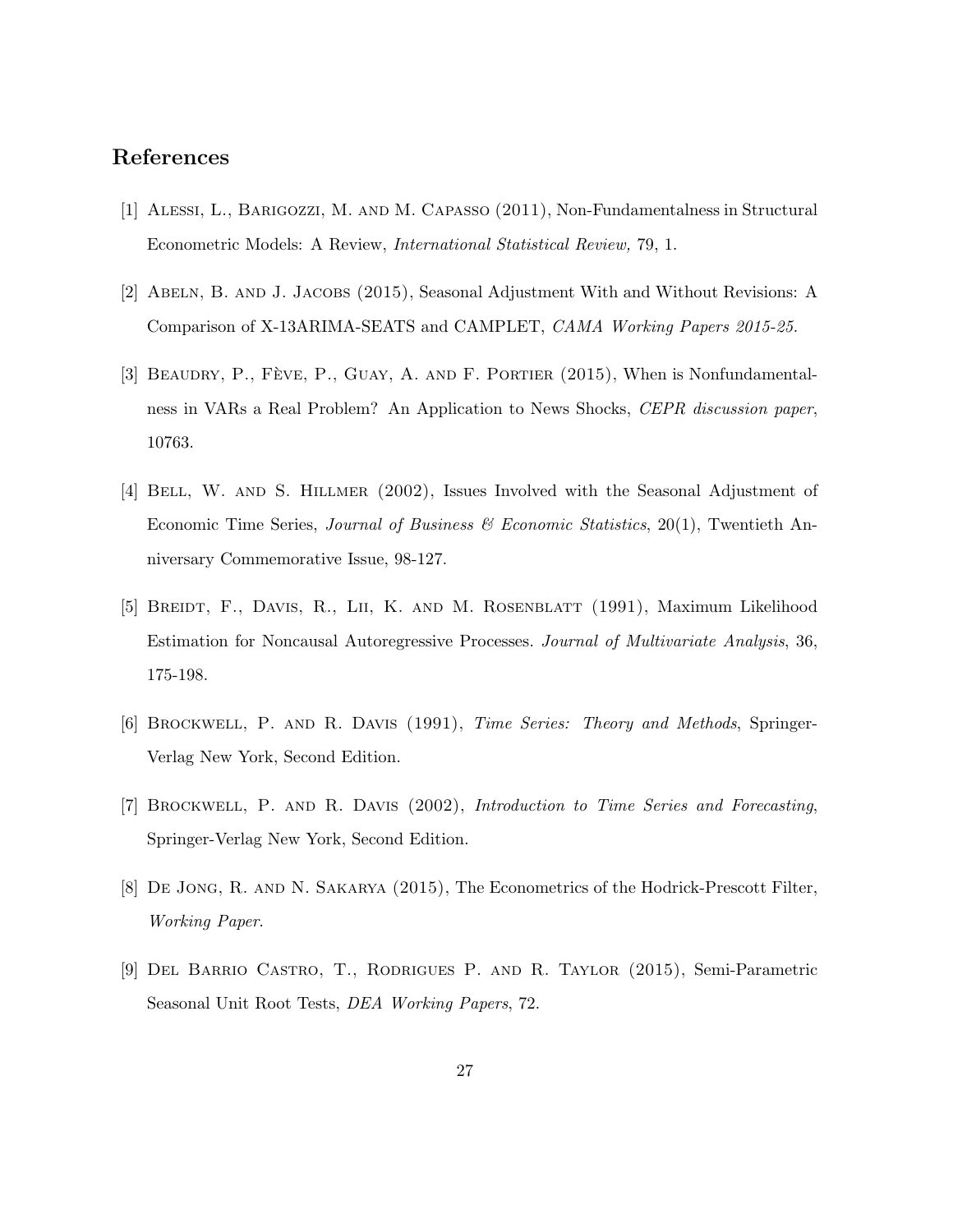- [10] Fonseca, T., Ferreira, M. and H. Migon (2008), Objective Bayesian Analysis for the Student-t Regression Model, *Biometrika*, 95, 325-333.
- [11] Franses, Ph. H. and B. Hobijn (1997), Critical Values for Unit Root Tests in Seasonal Time Series, *Journal of Applied Statistics*, 24, 25-47.
- [12] GALÍ, J. AND M. GERTLER (1999), Inflation Dynamics: a Structural Econometric Approach, *Journal of Monetary Economics,* 44, 195-222.
- [13] Ghysels, E., Lee H. and P. Siklos (1993), On the (Mis)specification of Seasonality and its Consequences: An Empirical Investigation with U.S. Data, *Empirical Economics,* 18(4), 191-204.
- [14] Ghysels, E. and P. Perron (1993), The Effect of Seasonal Adjustment Filters on Tests for a Unit Root, *Journal of Econometrics*, 55, 57-98.
- [15] GOURIÉROUX, C. AND J. JASIAK (2015), Filtering, Prediction and Simulation Methods for Noncausal Processes. *Journal of Time Series Analysis*, doi: 10.1111/jtsa.12165.
- [16] GOURIÉROUX, C., AND J.M. ZAKOTAN  $(2016)$ , Local Explosion Modelling by Noncausal Process, *Journal of the Royal Statistical Society, Series B*, doi:10.1111/rssb.12193.
- [17] Hansen, L. and T. Sargent (1991), Two Difficulties in Interpreting Vector Autoregressions, in *Rational Expectation Econometrics*, 77-119, Westview Press, Boulder.
- [18] HECQ, A., LIEB, L. AND S. TELG (2016), Identification of Mixed Causal-Noncausal Models in Finite Samples, forthcoming in *Annals of Economics and Statistics*.
- [19] Hylleberg, S., Engle, R., Granger C. and B. Yoo (1990), Seasonal Integration and Cointegration, *Journal of Econometrics*, 44, 215-238.
- [20] Kaiser, R. and A. Maravall (2001), *Measuring Business Cycles in Economic Time Series,* Springer, New York.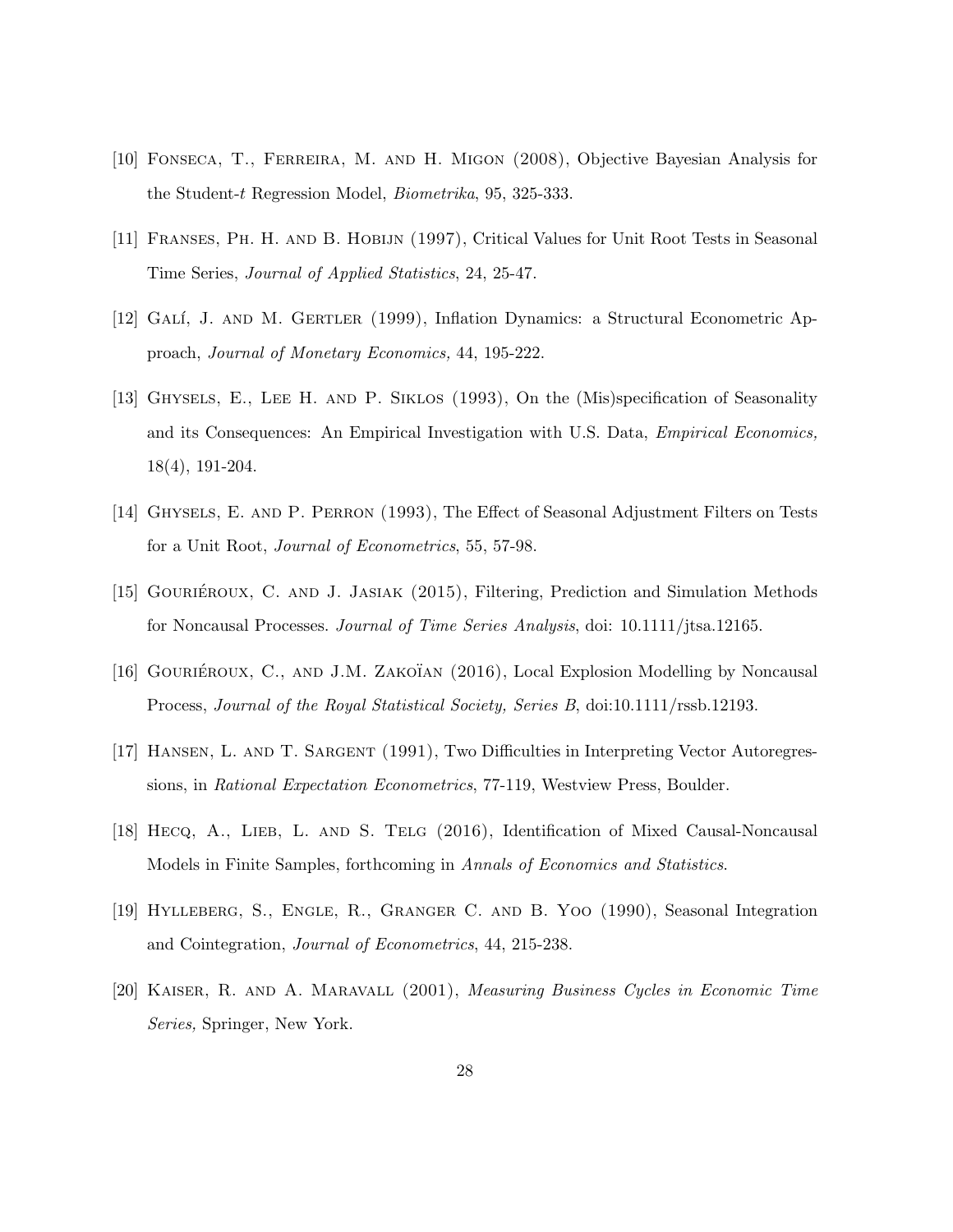- [21] Lanne, M. and J. Luoto (2012), Has U.S. Inflation Really Become Harder To Forecast?, *Economics Letters*, 155(3), 383-386.
- [22] Lanne, M. and J. Luoto (2013), Autoregression-Based Estimation of the New Keynesian Phillips Curve, *Journal of Economic Dynamics & Control*, 37, 561-570.
- [23] Lanne, M., Luoto J. and P. Saikkonen (2012), Optimal Forecasting of Noncausal Autoregressive Time Series, *International Journal of Forecasting*, 28, 623-631.
- [24] Lanne, M., Nyberg, H. and E. Saarinen (2012). Does Noncausality Help in Forecasting Economic Time Series?, *Economics Bulletin*, 32(4), 2849-2859.
- [25] Lanne, M. and P. Saikkonen (2011), Noncausal Autoregressions for Economic Time Series, *Journal of Time Series Econometrics*, 3(3), 1941-1928.
- [26] Maravall, A. (1997), Use and (Mostly) Abuse of Time Series Techniques in Economic Analysis, *Paper Presented at the 5th CEMAPRE Conference, Lisboa*.
- [27] Maravall, A. (2006), An Application of the TRAMO-SEATS Automatic Procedure; Direct Versus Indirect Adjustment, *Computational Statistics & Data Analysis*, 50(9), 2167- 2190.
- [28] Nelson, C. and H. Kang (1981), Spurious Periodicity in Inappropriately Detrended Time Series, *Econometrica*, 49(3), 741-751.
- [29] Ramsey, J. and P. Rothman (1996), Time Irreversibility and Business Cycle Asymmetry, *Journal of Money, Credit and Banking*, 28(1), 1-21.
- [30] Saikkonen, P. and R. Sandberg (2016), Testing for a Unit Root in Noncausal Autoregressive Models, *Journal of Time Series Analysis*, 37(1), 99-125.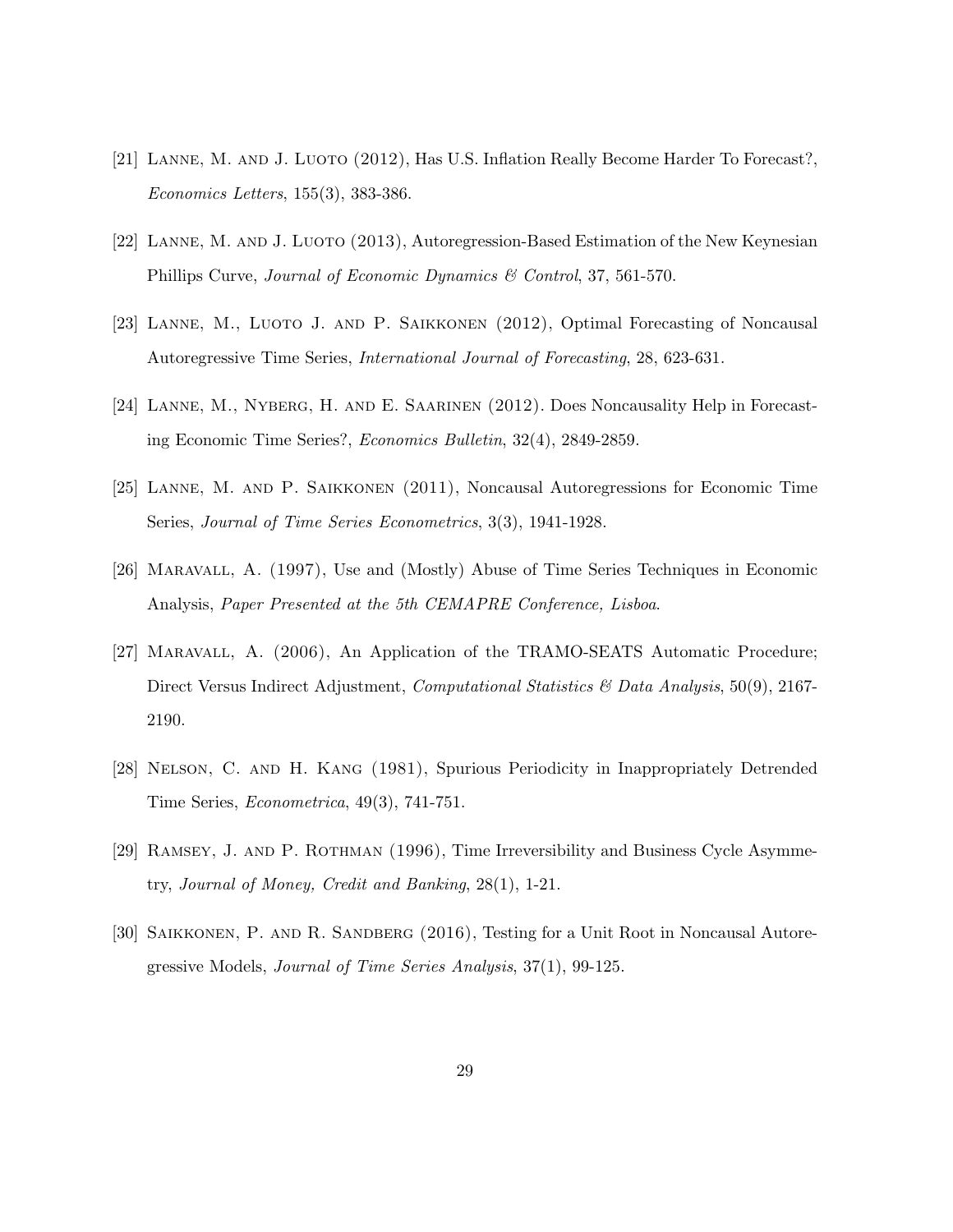## Appendix A - Graphs



Figure 5: Raw inflation rates for first set of countries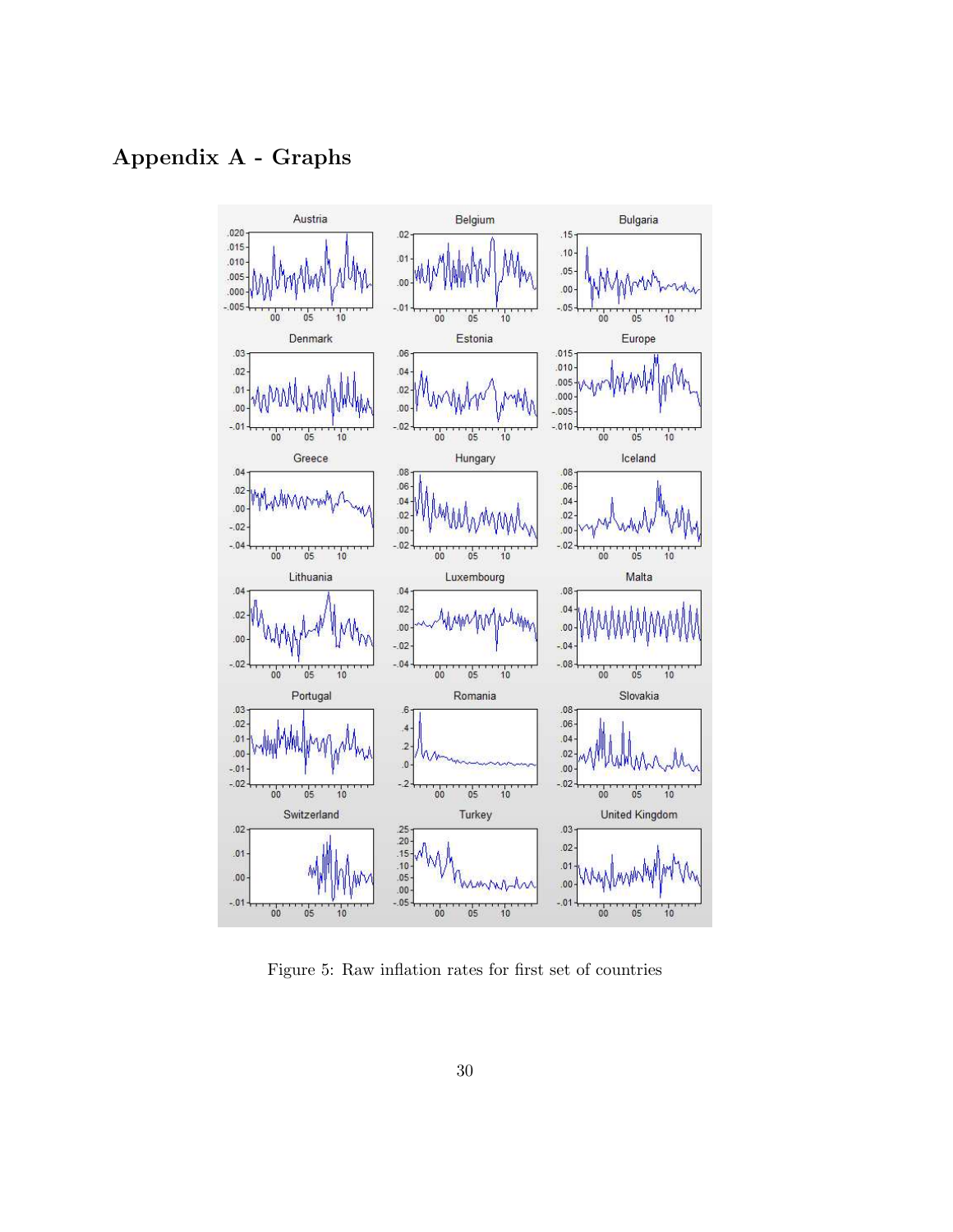

Figure 6: Raw inflation rates for second set of countries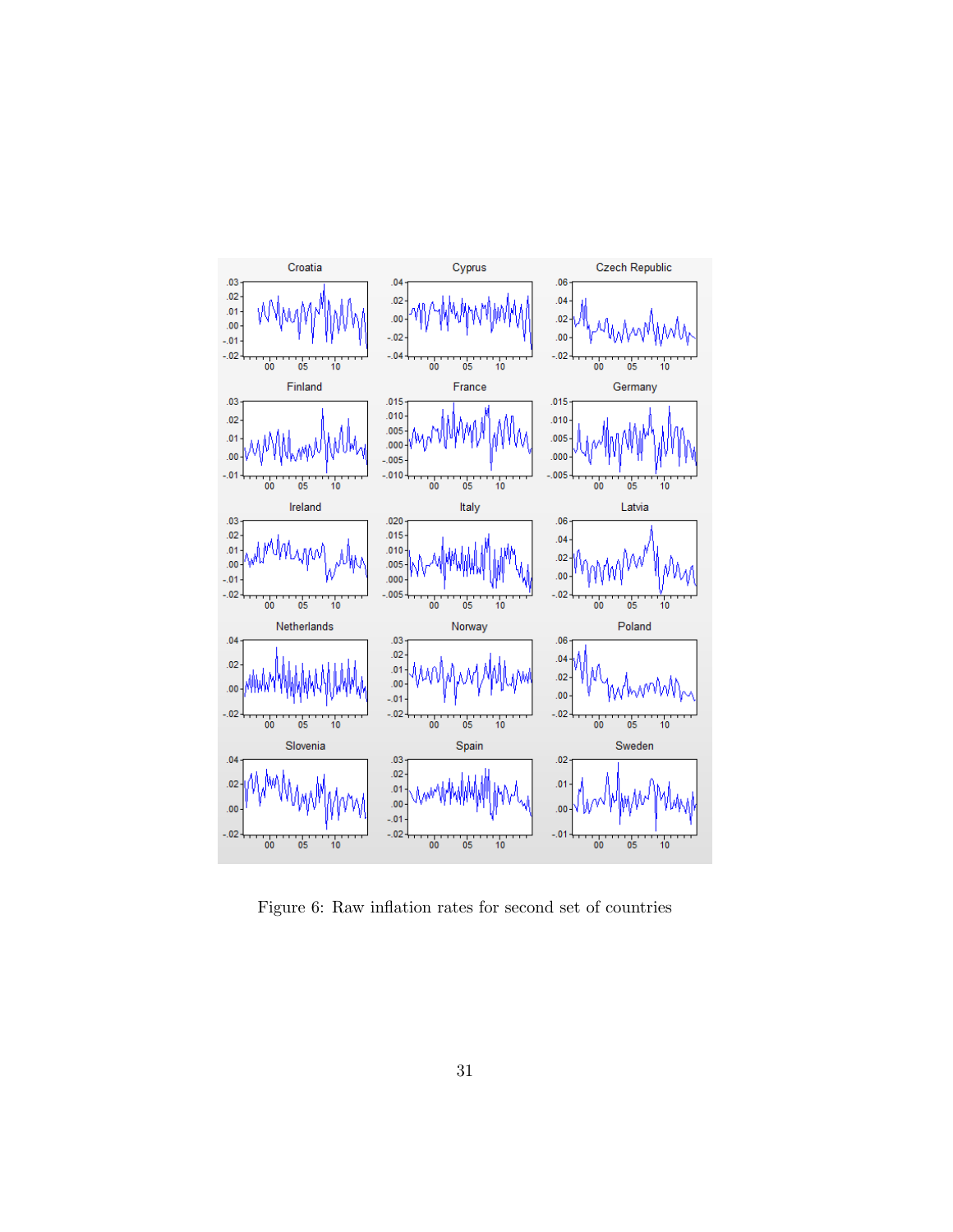

Figure 7: TRAMO/SEATS seasonally adjusted inflation rates for first set of countries